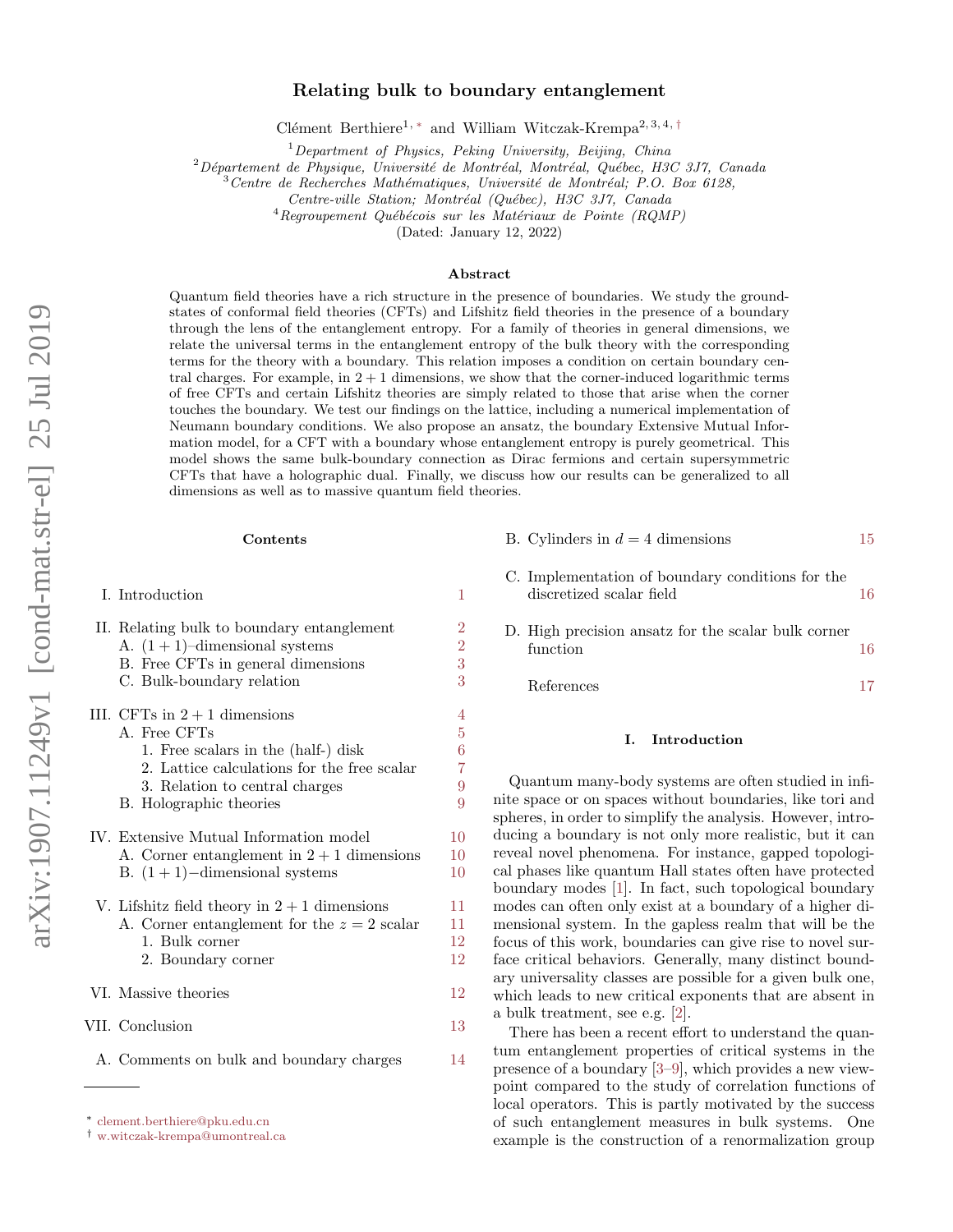monotone for relativistic theories in  $3d$  (where d stands for the spacetime dimension) using the entanglement entropy for certain spatial bipartitions, i.e. the F-theorem [\[10–](#page-16-5)[12\]](#page-16-6). We recall that the entanglement entropy associated with a pure state  $|\psi\rangle$  and a subregion A of the full space  $A \cup B$  is defined as  $S(A) = -\text{tr}(\rho_A \log \rho_A)$ , where the reduced density matrix is  $\rho_A = \text{tr}_B|\psi\rangle\langle\psi|$ . An extension of this work to relativistic systems with boundaries results in a new proof of the *a*-theorem in 2*d* [\[9\]](#page-16-4), and its generalization to higher dimensions [\[13\]](#page-16-7). However, the entanglement structure and its dependence on boundary conditions remains largely unknown, the more so for nonrelativistic theories.

In this work, we study the entanglement entropy (and its Rényi generalizations) in groundstates of gapless Hamiltonians in the presence of boundaries. An important role will be played by entangling surfaces that intersect the physical boundary. These lead to a new type of corner term that is distinct from the corner terms that have been extensively studied in the bulk. The entanglement entropy of such boundary corners has been studied for non-interacting CFTs [\[8,](#page-16-8) [14,](#page-16-9) [15\]](#page-16-10), certain interacting large- $N$  superconformal gauge theories via the  $AdS_{d+1}/bCFT_d$  correspondence [\[16–](#page-16-11)[20\]](#page-16-12), and a special class of Lifshitz theories [\[21\]](#page-16-13). For non-interacting CFTs we find that the boundary corner functions are directly related to the bulk corner function via simple relations. We successfully verify our predictions numerically for the relativistic scalar on the lattice, which requires a numerical implementation of Neumann boundary conditions. For scalar and Dirac CFTs, we show that the boundary corner function can be used to extract certain boundary central charges.

Our paper is organized as follows. After the Introduction, Section [II](#page-1-0) introduces the relation between the entanglement entropy of bulk subregions to that of subregions in a theory with a physical boundary. In Section [III,](#page-3-0) we study the bulk-boundary relation for regions with corners in (boundary) CFTs, with a focus on free scalars and Dirac fermions. A numerical check on the lattice is presented for the scalar. In Section [IV,](#page-9-0) we propose an ansatz in general dimensions, the boundary Extensive Mutual Information model, for a CFT with a boundary whose entanglement entropy is purely geometrical. In 3 spacetime dimensions, we obtain the boundary corner function analytically, which gives a certain anomaly coefficient for the theory. In Section [V,](#page-10-0) we study the entanglement properties of a gapless non-interacting Lifshitz theory. Using the heat kernel method, we obtain the boundary corner function for both Dirichlet and Neumann boundary conditions, and find that these have the same qualitative features as the relativistic scalar. In Section [VI,](#page-11-2) we discuss the extension of our results to massive quantum field theories, focusing on the relativistic scalar. We conclude in Section [VII](#page-12-0) with a summary of our main results, as well as an outlook on future research topics. Four appendices complete the paper: Appendix [A](#page-13-0) deals with central charges, Appendix [B](#page-14-0) discusses the entanglement entropy of cylindrical regions in 4d spacetimes for

the relativistic scalar, Appendix [C](#page-15-0) shows our implementation of boundary conditions for the discretized scalar field (Dirichlet and Neumann), and Appendix [D](#page-15-1) recalls the high precision ansatz for the scalar bulk corner function.

#### <span id="page-1-1"></span><span id="page-1-0"></span>II. Relating bulk to boundary entanglement

#### A.  $(1 + 1)$ -dimensional systems

For one–dimensional quantum systems of infinite length described by conformal theories, the  $n-$ Rényi entropy,  $S_n(A) = \log(\text{tr} \rho_A^n)/(1-n)$ , of an interval of length  $\ell$  takes the form [\[3,](#page-16-3) [4\]](#page-16-14)

<span id="page-1-3"></span>
$$
S_n(\ell) = \frac{c}{6} \left( 1 + \frac{1}{n} \right) \log \frac{\ell}{\epsilon} + 2c_n^0, \qquad (1)
$$

where c is the central charge of the CFT,  $\epsilon$  is a UV cut-off and  $c_n^0$  is a non-universal constant. If the system is not infinite but has a boundary, say it is the semi-infinite line  $[0, \infty)$ , the Rényi entropies of a finite interval adjacent to the boundary  $[0, \ell]$  are now given by [\[3,](#page-16-3) [4\]](#page-16-14)

<span id="page-1-4"></span>
$$
S_n^{(\mathcal{B})}(\ell) = \frac{c}{12} \left( 1 + \frac{1}{n} \right) \log \frac{2\ell}{\epsilon} + \log g_{\mathcal{B}} + c_n^0, \quad (2)
$$

where  $\beta$  is the boundary condition imposed at the origin,  $c_n^0$  is the same [\[22\]](#page-16-15) non-universal constant as in [\(1\)](#page-1-3), and  $\log g_B$  is the boundary entropy, first discussed by Affleck and Ludwig  $[23]$  (see also  $[5, 6]$  $[5, 6]$ ).

Looking at expressions [\(1\)](#page-1-3) and [\(2\)](#page-1-4), one immediately notices that the Rényi entropies for  $2d$  CFTs and bCFTs satisfy

<span id="page-1-5"></span>
$$
S_n(2\ell) = 2S_n^{(\mathcal{B})}(\ell) \,, \tag{3}
$$

<span id="page-1-2"></span>at the leading order in  $\epsilon$ . Indeed, the logarithmically divergent part of the entropy of an interval in the presence of a boundary can be obtained from the entropy of the union of that interval with its mirror image (with respect to the boundary) in an infinite system, i.e. by the formula [\(3\)](#page-1-5) for an interval connected to the boundary. In 2d bCFTs, the dependence of the  $n-$ Rényi entropy on the boundary conditions appears in the subleading terms to the logarithmic divergence, namely in the boundary entropy  $\log g_B$ . Similarly, for d–dimensional CFTs, the presence of a boundary affects the terms subleading to the area law. This means that the analogue of formula [\(3\)](#page-1-5) is valid at the area law level in higher dimensions, but does not necessarily hold for subleading terms, which are the interesting ones as they contain universal information. In this work, we shall show that such a relation between the universal part of the bulk and boundary entanglement entropies does exist in general dimensions. Our results cover not only free CFTs but also certain interacting ones, as well as Lifshitz theories.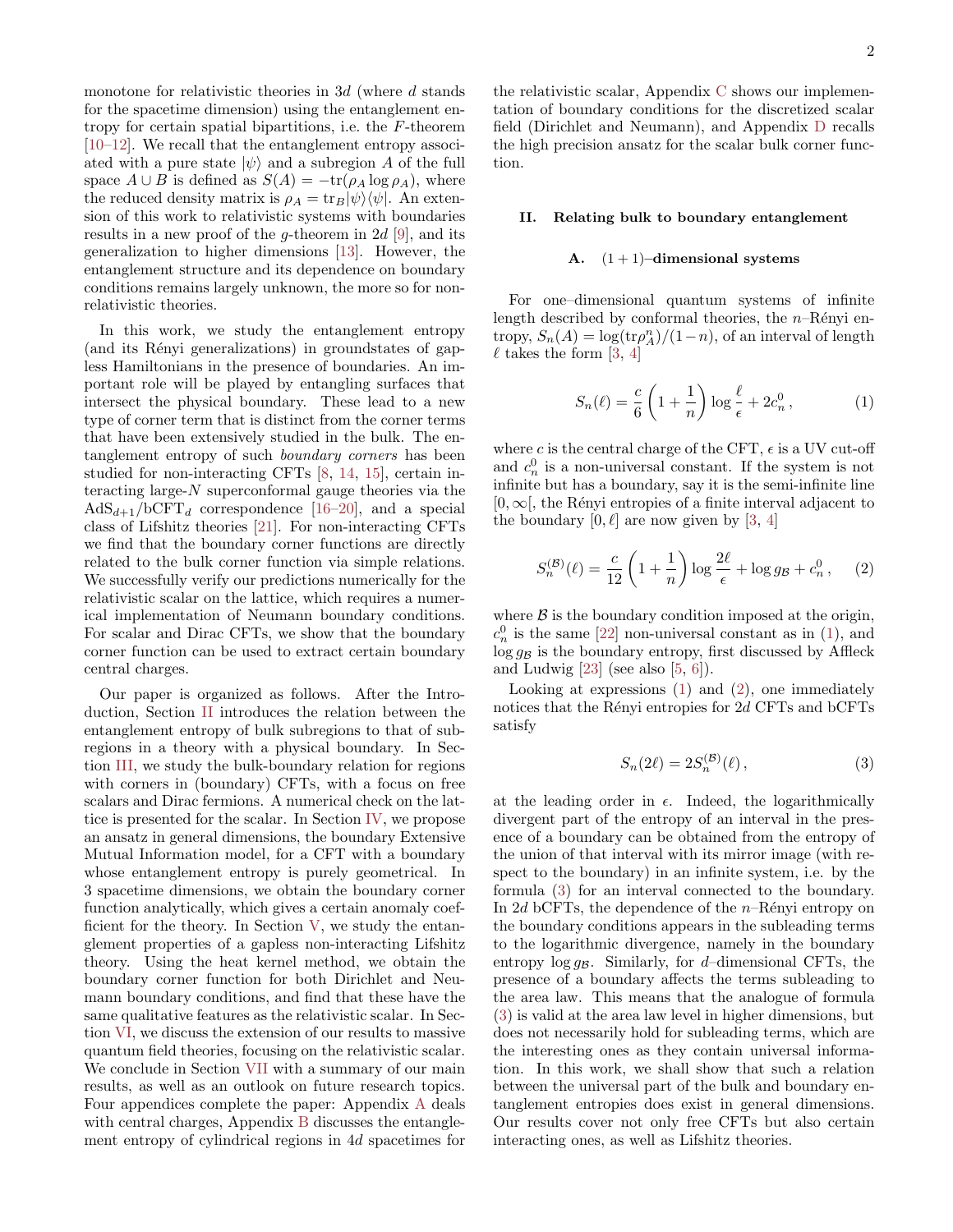## B. Free CFTs in general dimensions

For free theories, the  $n-$ -Rényi entropy may be computed using the heat kernel (or Green function) method together with the replica trick. Essentially, one has to compute the trace of the heat kernel on a manifold with a conical singularity along the entangling surface. Let us take the free scalar field as an example. For a base manifold that is the half-space in  $\mathbb{R}^d$ , we may impose either Dirichlet or Neumann BCs on the boundary (conformal BCs). The (scalar) heat kernel is then the sum of a 'uniform' term, which equals the heat kernel K on  $\mathbb{R}^d$  (without boundary), and a reflected term  $K^*$ . The reflected term satisfies the heat equation, with boundary data cancelling that of the uniform term. For Neumann  $(+)$  and Dirichlet (-) BCs, one has  $K_{N/D} = K \pm K^*$ . Taking the trace of these heat kernel one gets tr  $K = \tilde{tr}(K_N + K_D)$ , where tr stands for the trace over  $\mathbb{R}^d$  and  $\tilde{t}$  for the trace over the half-space only. Thus, considering the entropy of a scalar field for an arbitrary subregion  $\tilde{A}$  of  $\mathbb{R}^d$  symmetric with respect to some hyperplane, one may obtain the entropy of A as the sum of the Neumann and Dirichlet entanglement entropies of the two mirror subregions with a boundary being the hyperplane of symmetry of A. In  $1+1$  dimensions, this reasoning leads to  $(3)$  at leading order in  $\ell/\epsilon$  for free CFTs, independently of the boundary conditions. As was discussed, this holds for general CFTs in 2d. These considerations, along with new ones that we shall present in this work, motivate the following conjecture relating bulk and boundary entanglement in  $d \geq 2$ .

#### C. Bulk-boundary relation

<span id="page-2-0"></span>Consider some arbitrary co-dimension 1 spatial region (not necessarily connected) in  $\mathbb{R}^{1,d-1}$  which is symmetric with respect to a co-dimension 2 plane. In other words, this region is the union of two mirror symmetric regions A and  $A'$ , as for example shown in [Fig.](#page-2-1) [1.](#page-2-1) Then, for certain bQFTs, we conjecture that there exist some boundary conditions  $\beta$  and  $\beta'$  that may be imposed on the plane of symmetry (physical boundary) such that the following relation between Rényi entropies holds

<span id="page-2-2"></span>
$$
S_n(A \cup A') = S_n^{(\mathcal{B})}(A) + S_n^{(\mathcal{B}')}(A'),\tag{4}
$$

where  $S_n(A \cup A')$  is the n–Rényi entropy for the whole region  $A \cup A'$  in the spacetime without boundary, while  $S_n^{(\mathcal{B})}(A)$  is the n-Rényi entropy for the region A with boundary condition  $\beta$  imposed on  $\partial \mathcal{M}$ , and similarly for  $S_n^{(\mathcal{B}')}(A')$ . One may think that [\(4\)](#page-2-2) strangely resembles the subadditivity property of an extensive configuration. However, it is not so because we compute entropies for different theories.

A particular case of [\(4\)](#page-2-2) is given when the boundary conditions coincide,  $\mathcal{B} = \mathcal{B}'$ :

$$
S_n(A \cup A') = 2S_n^{(\mathcal{B})}(A), \tag{5}
$$

which can be seen as a generalization of [\(3\)](#page-1-5). As we shall see, this form of the bulk-boundary entanglement relation will be realized for Dirac fermions, holographic CFTs, and the so-called (boundary) Extensive Mutual Information Model.



<span id="page-2-1"></span>FIG. 1. (b)CFT<sub>3</sub> on the (half-) plane. The region  $A$  and its mirror image  $A'$  with respect to the boundary  $\partial M$  (dashed line) are shown in blue.

For 2d bCFTs, our relation [\(4\)](#page-2-2) would imply that  $g_{\mathcal{B}'} = g_{\mathcal{B}}^{-1}$  for certain pairs of boundary conditions  $\mathcal{B}, \mathcal{B}'$ . This is actually the case for the XX chain and free fermions with open boundary conditions for which  $g_B = 1$ [\[23,](#page-16-16) [24\]](#page-16-19). This condition on the boundary entropy can be seen as necessary for the bulk-boundary relation to hold beyond the leading logarithmic term. In higher dimensions, since the leading term in the Rényi entropy is the area law, we expect that the bulk-boundary relation implies a relation for a higher dimensional analogue of the boundary entropy. Let us consider the case of spacetime dimension  $d = 3$ , which will be the focus of the present work. We consider our region A to be a half-disk attached to the physical boundary  $\partial M$ . Then its mirror image is also a half-disk, and  $A \cup A'$  is a full disk, as illustrated in [Fig.](#page-5-1) [4.](#page-5-1) The left hand side of [\(4\)](#page-2-2) for the groundstate of a CFT is then  $(n = 1)$ :

<span id="page-2-4"></span>
$$
S_1(A \cup A') = B \frac{2\pi R}{\epsilon} - F, \qquad (6)
$$

where  $R$  is the radius of the disk, and the universal  $R$ independent contribution features the RG monotone in  $d = 3$ , F. In contrast, the right hand side of the relation [\(4\)](#page-2-2) will be built from the half-disk entropy

$$
S_1^{(\mathcal{B})}(A) = B \frac{\pi R}{\epsilon} - s_{\text{log}}^{(\mathcal{B})} \log(R/\epsilon) + \cdots, \tag{7}
$$

<span id="page-2-3"></span>where we have omitted subleading terms in  $R/\epsilon$ . The logarithmic divergence comes from the two corners generated by the intersection of the entangling surface and the physical boundary. It was argued that  $s_{\text{log}}^{(\mathcal{B})}$  is proportional to the boundary central charge  $\mathfrak{a}^{\mathcal{B}}$  that appears in the trace of the stress tensor as a consequence of the conformal anomaly. We see that in order for the bulk-boundary entanglement relation [\(4\)](#page-2-2) at  $n = 1$  to hold, the logarithms must cancel, implying:

<span id="page-2-5"></span>
$$
\mathfrak{a}^{\mathcal{B}} + \mathfrak{a}^{\mathcal{B}'} = 0.
$$
 (8)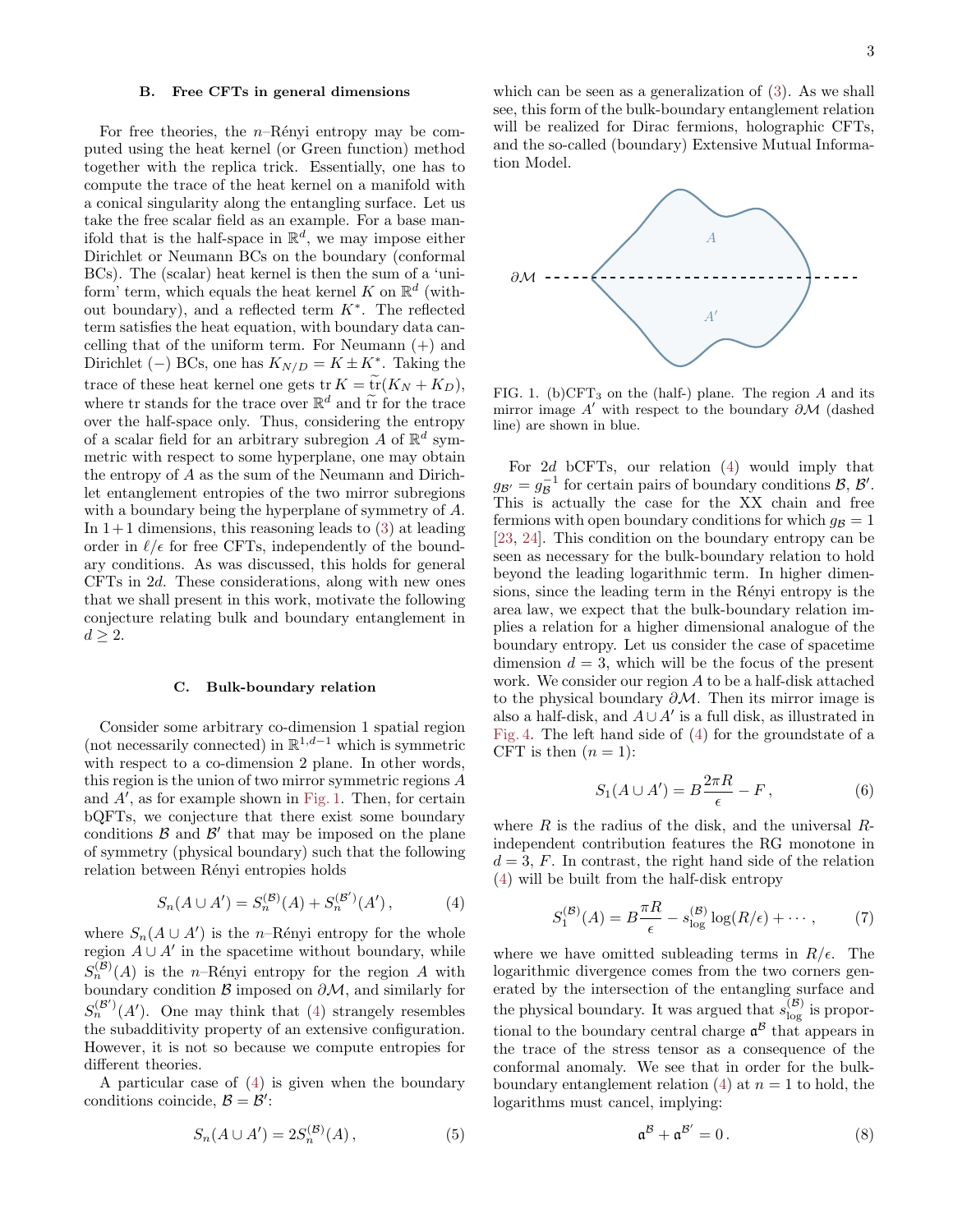For example, in the case of a free scalar field, the central charges for Dirichlet and Neumann boundary conditions have opposite sign, which is a necessary condition for the relation. If we are dealing with the relation for a single boundary condition  $\mathcal{B} = \mathcal{B}'$ , [\(5\)](#page-2-3), this implies that the boundary central charge must vanish,  $\mathfrak{a}^{\mathcal{B}} = 0$ . This will indeed be the case for Dirac fermions, holographic CFTs (with  $\alpha = \pi/2$ , see below), and the Extensive Mutual Information Model.

#### III. CFTs in  $2+1$  dimensions

<span id="page-3-0"></span>In two spatial dimensions, there are many ways to partition a domain. In this paper, we mainly study two different kind of regions that contain corners, and which produce a logarithmic correction to the area law in the entanglement entropy,

$$
S = B \frac{\ell}{\epsilon} - s_{\log}(\theta) \log \frac{\ell}{\epsilon} + \cdots, \qquad (9)
$$

with a certain corner function  $s_{\text{log}}(\theta)$  as the cut-off independent coefficient of the logarithmic term. The two corner geometries of interest are depicted in [Fig.](#page-3-1) [2.](#page-3-1) They may be classified according to whether they touch the boundary of the space (boundary corner), or not (bulk corner).



<span id="page-3-1"></span>FIG. 2. Spatial partitions of a  $(2 + 1)$ –dimensional space M with boundary  $\partial M$  (black line). (a) The region A is an infinite wedge which presents a bulk corner. (b) The region A is an infinite wedge adjacent to the boundary of the space, and presents a boundary corner.

#### a. Bulk corners

The first partitioning of the space is the simplest one. The region A is an infinite wedge with interior angle  $\theta$ , see [Fig.](#page-3-1) [2a](#page-3-1), and thus presents a corner. Let  $a(\theta)$  be the bulk corner function. It only depends on  $\theta$ , and by purity of the groundstate,

$$
a(\theta) = a(2\pi - \theta), \qquad (10)
$$

which allows us to study this corner function for  $0 < \theta \leq \pi$ . The bulk corner function  $a(\theta)$  has other interesting properties. It is a positive convex function of  $\theta$ that is decreasing on  $[0, \pi]$  [\[25\]](#page-17-0), i.e.,

$$
a(\theta) \ge 0
$$
,  $\partial_{\theta}a(\theta) \le 0$ ,  $\partial_{\theta}^{2}a(\theta) \ge 0$ , (11)

for  $0 < \theta \leq \pi$ . The behavior of  $a(\theta)$  is constrained in the limiting regimes where the bulk corner becomes smooth  $(\theta \simeq \pi)$ , and where it becomes a cusp  $(\theta \to 0)$ :

<span id="page-3-2"></span>
$$
a(\theta \simeq \pi) = \sigma \cdot (\theta - \pi)^2
$$
,  $a(\theta \to 0) = \frac{\kappa}{\theta}$ , (12)

where we have introduced two positive coefficients,  $\sigma$  and κ. Furthermore, the smooth bulk corner coefficient σ is universal in the strong sense for general 3d CFTs,

<span id="page-3-4"></span>
$$
\sigma = \frac{\pi^2}{24} C_T \,,\tag{13}
$$

where  $C_T$  is a local observable: the central charge appearing in the two-point function of the stress tensor. This universal relation was conjectured in [\[26,](#page-17-1) [27\]](#page-17-2) and subsequently proven in [\[28\]](#page-17-3) for general CFTs. Gapless QFTs that are scale and rotationally invariant, but not necessarily conformal, will also receive such a nearly-smooth corner contribution to the entanglement entropy. In that case,  $C_T$  is replaced by a positive coefficient that appears in the so-called entanglement susceptibility [\[29\]](#page-17-4).

# b. Corners adjacent to the boundary

When the space has a boundary  $\partial \mathcal{M}$ , one can consider a wedge adjacent to  $\partial M$ . In other words, the entangling surface intersects  $\partial M$  with an angle  $\theta$ , see [Fig.](#page-3-1) [2b](#page-3-1), defining what we call a boundary corner. Then let  $b(\theta)$  be the boundary corner function. Depending on the context, we sometimes write  $b^{(\mathcal{B})}(\theta)$  making the boundary condition explicit. The boundary corner function depends on the interior angle  $\theta$  and on the boundary conditions imposed on  $\partial M$ . By purity of the vacuum state

$$
b(\theta) = b(\pi - \theta), \qquad (14)
$$

allowing us to only consider  $0 < \theta < \pi/2$ . Unlike its bulk counter-part,  $b(\theta)$  can be either convex or concave depending on the field theory and the boundary conditions. Its form is also constrained in the orthogonal ( $\theta \simeq \pi/2$ ) and cusp limits:

<span id="page-3-3"></span>
$$
b(\theta \simeq \pi/2) = \eta^{\mathcal{B}} + \sigma^{\mathcal{B}} \cdot (\pi/2 - \theta)^2, \qquad (15)
$$

$$
b(\theta \to 0) = \frac{\kappa^{\mathcal{B}}}{\theta}.
$$
 (16)

At exact orthogonality, it was argued that

$$
b(\pi/2) = \eta^{\mathcal{B}} \propto \mathfrak{a} \tag{17}
$$

is proportional [\[8,](#page-16-8) [14\]](#page-16-9) to the boundary charge  $\alpha$  (sometimes called b in the literature) that appears in the conformal anomaly in 3d. Although not written explicitly here,  $\boldsymbol{\mathfrak{a}}$  does depend on the boundary condition  $\boldsymbol{\mathcal{B}}$ . We refer the reader to Appendix [A](#page-13-0) for further details regarding how the anomaly manifests itself in the trace of the stress tensor in the presence of a boundary. Interestingly, a was recently proved to be an RG monotone for boundary RG flows under which the bulk remains critical. However, the coefficient  $\eta^{\mathcal{B}}$  is not universal in the strong sense as its value differs for free scalars  $(\eta^{\mathcal{B}} = \mathfrak{a}/24)$  and for holographic bCFTs  $(\eta^{\mathcal{B}} = \mathfrak{a}/96)$ . Indeed, for holographic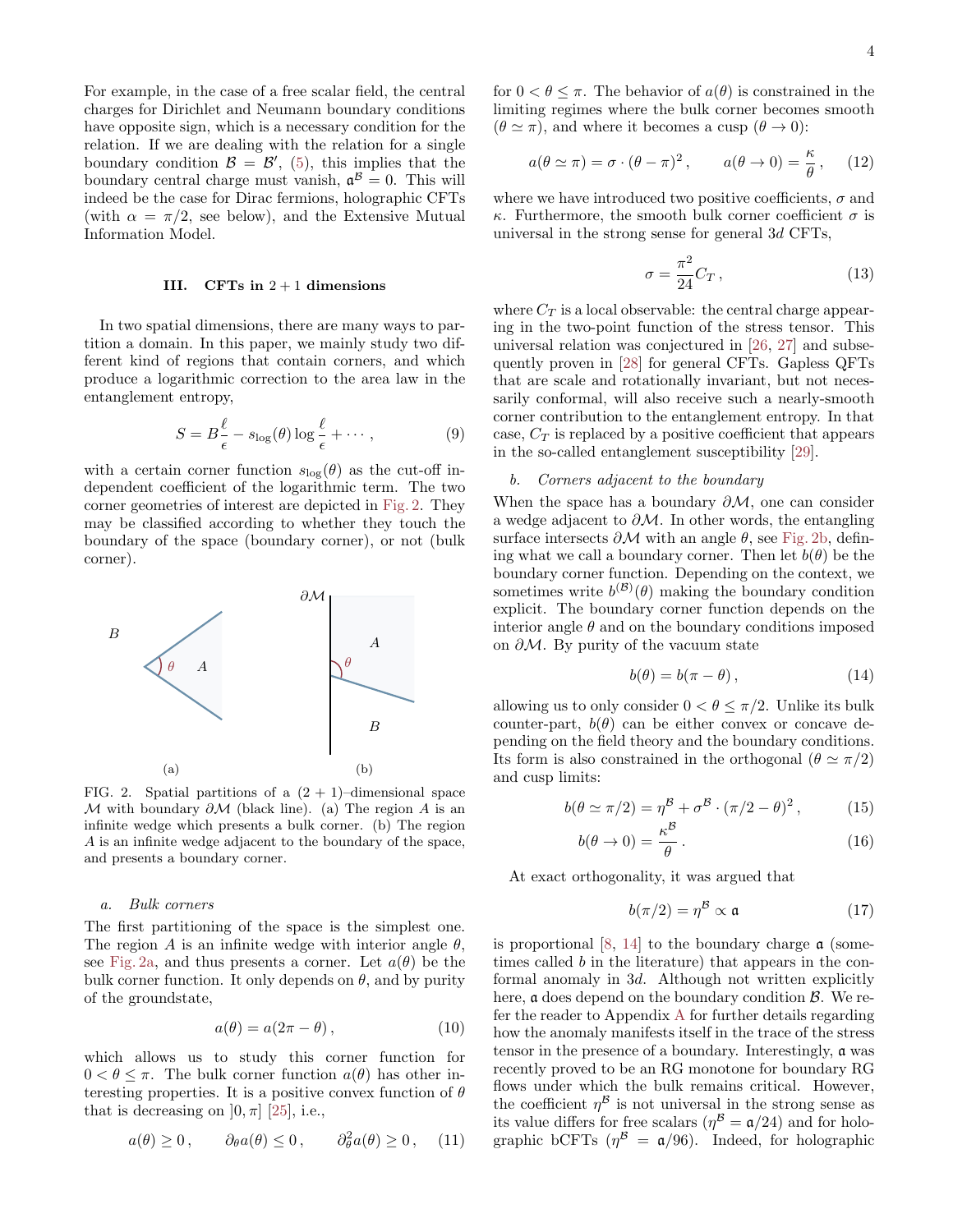bCFTs [\[18,](#page-16-20) [19\]](#page-16-21),  $\eta^{\mathcal{B}}$  comes entirely from the anomaly, whereas for free scalars it is not the case due to the occurrence of the non-minimal coupling of the scalar field to the curvature [\[8\]](#page-16-8). In Table [I,](#page-4-1) we summarize our findings for the coefficients appearing in the boundary corner function in the straight and cusp limits for various CFTs, and the  $z = 2$  Lifshitz scalar.

| Theory           | $\mathfrak{a}^{\mathcal{B}}$ | $n^{\mathcal{B}}$ | $\sigma^{\mathcal{B}}$ | $\kappa^{\mathcal{B}}$ |
|------------------|------------------------------|-------------------|------------------------|------------------------|
| Scalar D         | 1                            | 1/24              | 3/128                  | 0.044(4)               |
| Scalar N         | $-1$                         | $-1/24$           | $-1/128$               | $-0.024(5)$            |
| Dirac M          | $\theta$                     | $\theta$          | 1/64                   | 0.0180                 |
| $z = 2$ Scalar D | NA.                          | 1/8               | $2/(3\pi^2)$           | $\pi/24$               |
| $z = 2$ Scalar N | NA                           | $-1/8$            | $-1/(3\pi^2)$          | $-\pi/48$              |
| bEMI             | 0                            |                   | $s_04/3$               | $s_0\pi/2$             |

<span id="page-4-1"></span>TABLE I. Boundary corner coefficients in the orthogonal and cusp regimes for different critical theories.  $D/N$  stands for Dirichlet/Neumann, while 'M' for mixed.

Not much is known about  $b(\theta)$  for free fields, beyond  $\theta = \pi/2$ . Only recently [\[15\]](#page-16-10) has it been computed numerically on the lattice for free scalars with Dirichlet boundary conditions. Numerical values for the two boundary corner coefficients  $\sigma^{\mathcal{B}}$  and  $\kappa^{\mathcal{B}}$  were found to be  $\sigma_s^D = 0.023(4)$  and  $\kappa_s^D = 0.044(4)$ . However, for holographic bCFTs, more information is at our disposal. The boundary corner function  $b_E^{(\alpha)}$  $E^{(\alpha)}(\theta)$  was computed in [\[19\]](#page-16-21) for holographic theories dual to Einstein  $(E)$  gravity. The authors showed there that the orthogonal boundary corner coefficient  $\sigma_E^{(\alpha)}$  $\binom{\alpha}{E}$  is related to the boundary central charge  $A_T^{(\alpha)}$  $\chi^{(\alpha)}$  in the near-boundary expansion of the stress tensor  $[19]$ ,

<span id="page-4-2"></span>
$$
\sigma_E^{(\alpha)} = -\pi A_T^{(\alpha)}.
$$
\n(18)

where the general definition of  $A_T$  in a bCFT<sub>d</sub> is [\[30\]](#page-17-5)

$$
\langle T_{ij} \rangle = \frac{A_T^{(\mathcal{B})}}{\epsilon^{d-1}} \hat{k}_{ij} , \quad \epsilon \to 0.
$$
 (19)

In the above, the stress tensor is inserted at a distance  $\epsilon$  from the boundary, where we have imposed boundary condition  $\mathcal{B}$ .  $\hat{k}_{ij}$  is the traceless part of the extrinsic curvature tensor of the boundary,  $k_{ij}$ . The relation [\(18\)](#page-4-2) is valid for any value of the continuous parameter  $\alpha$  which encodes the BCs in the holographic bCFT. Note that [\(18\)](#page-4-2) does not hold for free scalars with Dirichlet BCs [\[15\]](#page-16-10).

In this manuscript, we are mostly interested in the logarithmic corner functions that appear in the entanglement entropy for regions as pictured in [Fig.](#page-4-3) [3.](#page-4-3) Then according to [\(4\)](#page-2-2), bulk and boundary corner functions should be related to each other through

<span id="page-4-4"></span>
$$
a(2\theta) = b^{(\mathcal{B})}(\theta) + b^{(\mathcal{B}')}(\theta),
$$
\n(20)

for some boundary conditions  $\mathcal{B}$  and  $\mathcal{B}'$  depending on the field theory under consideration. In what follows, we explore the implications of relations [\(4\)](#page-2-2) and [\(20\)](#page-4-4) for various models.



<span id="page-4-3"></span>FIG. 3. (b) CFT<sub>3</sub> on the (half-) plane. The region  $A$  and its mirror image  $A'$  through ∂M each present a boundary corner of opening angle  $\theta$ , with boundary condition  $\beta$  and  $\beta'$ respectively. Their union forms a bulk corner with opening angle  $2\theta$ .

## Free CFTs

<span id="page-4-0"></span>Let us first consider a non-interacting conformal scalar field with lagrangian density  $\mathcal{L} = \frac{1}{2} \partial_{\mu} \phi \partial^{\mu} \phi$ . Conformal invariance restricts the possible admissible boundary conditions to either Dirichlet or Neumann BCs. Then, for free scalars we conjecture that the bulk corner function  $a_s(\theta)$  and the boundary corner function  $b_s(\theta)$  are related through

<span id="page-4-5"></span>
$$
a_s(2\theta) = b_s^{(D)}(\theta) + b_s^{(N)}(\theta) ,
$$
 (21)

where  $N(D)$  stands for Neumann(Dirichlet) BCs.

For free Dirac fermions, we consider mixed (M) BCs [\[31\]](#page-17-6) which yield a vanishing current through the boundary, and where a Dirichlet BC is imposed on a half of the spinor components and a Neumann BC on the other half. With these BCs, the Dirac fermion presents some similarities with scalars evenly split between Neumann and Dirichlet BCs: for example same structures of certain two-point functions [\[32,](#page-17-7) [33\]](#page-17-8), also the central charges for the Dirac fermion in the  $3d$  anomaly (see  $(A1)$ ) match the sum of those for Neumann + Dirichlet scalars. We then conjecture the following relation between the bulk corner function  $a_f(\theta)$  and the boundary corner function  $b_f(\theta)$  for free Dirac fermions:

<span id="page-4-6"></span>
$$
a_f(2\theta) = 2b_f^{(M)}(\theta). \tag{22}
$$

This is a special case of [\(20\)](#page-4-4) with  $\mathcal{B} = \mathcal{B}' = M$ . Observe that  $(21)$  and  $(22)$  satisfy the reflection symmetry expected for pure states for  $\theta \to \pi - \theta$ . Using [\(12\)](#page-3-2) and [\(15\)](#page-3-3), in the limit  $\theta \simeq \pi/2$ , from [\(21\)](#page-4-5) and [\(22\)](#page-4-6) we obtain the following relations between the bulk and boundary corner coefficients  $\sigma$ 's:

<span id="page-4-7"></span>
$$
4\sigma_s = \sigma_s^D + \sigma_s^N, \qquad 2\sigma_f = \sigma_f^M. \tag{23}
$$

We can use the so-called smooth-limit boson-fermion du-ality [\[26,](#page-17-1) [34\]](#page-17-9)  $\sigma_f = 2\sigma_s$  to get  $\sigma_f^M = \sigma_s^D + \sigma_s^N$ . One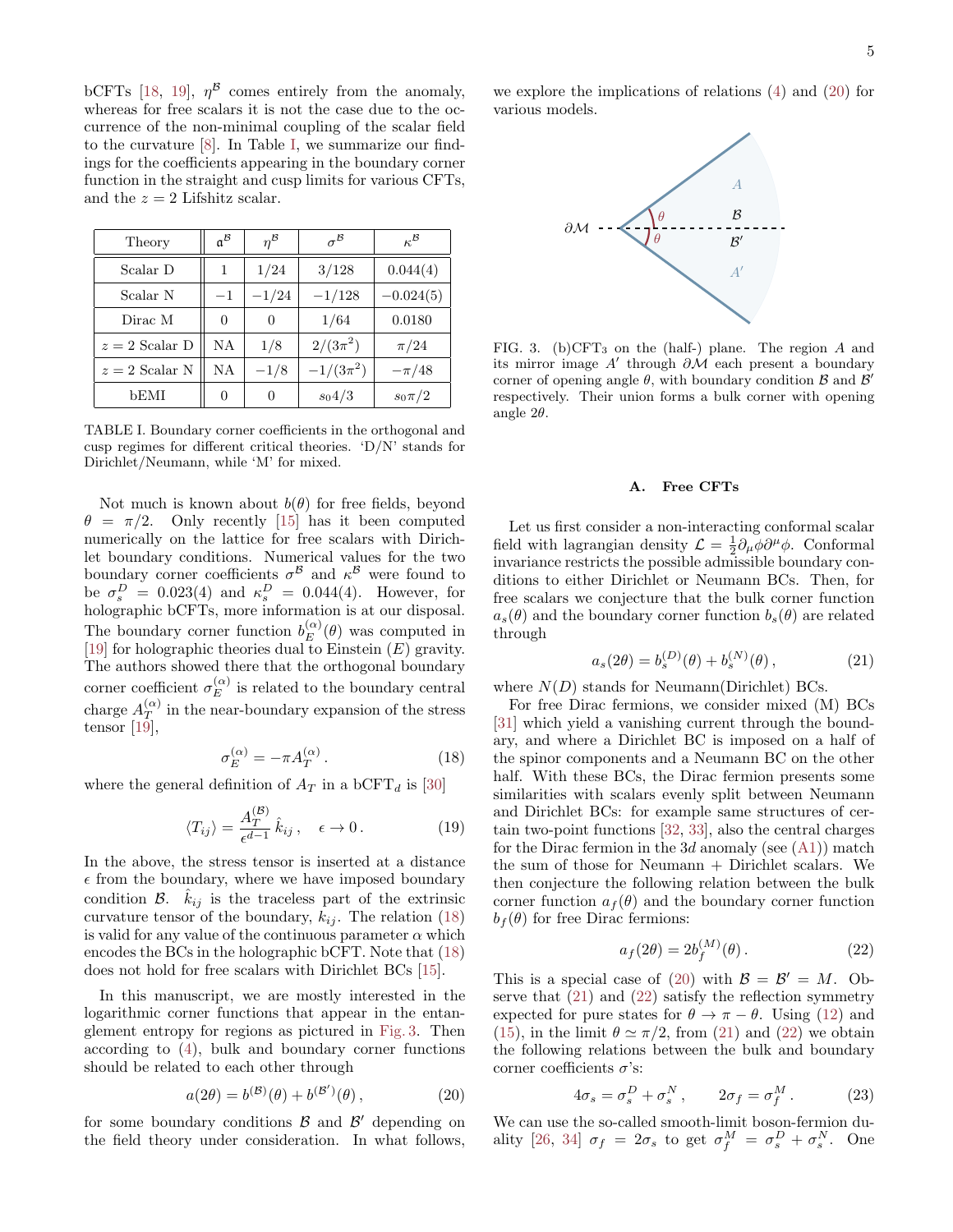can view this last relation as a new boson-fermion duality in the presence of a boundary, which can be understood heuristically by recalling that a Dirac fermion with mixed BCs has two components, one with Dirichlet BCs and the other one with Neumann BCs. In the opposite regime  $\theta \to 0$ , inserting [\(12\)](#page-3-2) and [\(16\)](#page-3-3) in [\(21\)](#page-4-5) and [\(22\)](#page-4-6) yields

$$
\kappa_s = 2(\kappa_s^D + \kappa_s^N), \qquad \kappa_f = 4\kappa_f^M. \tag{24}
$$

With the lattice calculations for the Dirichlet scalars [\[15\]](#page-16-10) giving  $\sigma_s^D = 0.023(4) \simeq 3/128$  and the well-known values [\[26,](#page-17-1) [35\]](#page-17-10)  $\sigma_s = 1/256$  and  $\sigma_f = 1/128$ , one can predict the orthogonal boundary corner coefficients to be

<span id="page-5-5"></span>
$$
\sigma_s^D \simeq \frac{3}{128}
$$
,  $\sigma_s^N \simeq -\frac{1}{128}$ ,  $\sigma_f^M = \frac{1}{64}$ . (25)

For the cusp corner coefficients we have [\[15,](#page-16-10) [35\]](#page-17-10)  $\kappa_s = 0.0397, \ \kappa_s^D = 0.044(4), \text{ and } \kappa_f = 0.0722, \text{ which}$ gives

$$
\kappa_s^D = 0.044(4), \quad \kappa_s^N = -0.024(5), \quad \kappa_f^M = 0.0180.
$$
 (26)

Further, combining the lattice results of [\[15\]](#page-16-10) for Dirichlet scalars for  $b_s^{(D)}$  and the exact result of [\[35,](#page-17-10) [36\]](#page-17-11) for  $a_s$ , we have plotted in [Fig.](#page-7-0) [6](#page-7-0) the boundary corner function  $b_s^{(N)}$  for Neumann scalars. This function is concave and negative, with a maximum at  $\theta = \pi/2$ . In the same figure appears the boundary corner function for fermions,  $b^{(M)}_{\scriptscriptstyle f}$  $f_f^{(M)}$ , inferred from [\(22\)](#page-4-6) using the results of [\[35,](#page-17-10) [37\]](#page-17-12) for the bulk corner function  $a_f$ . Once the functions  $b(\theta)$ are properly normalized, as in [Fig.](#page-12-1) [8,](#page-12-1) the corresponding curves for free scalars evenly split between Dirichlet and Neumann BCs and for free fermions with mixed BCs are very close to each other, as their bulk cousins  $a(\theta)$ . It will be very interesting to confront these results with direct analytical or numerical calculations of  $b_s^{(N)}$  and  $b_f^{(M)}$  $\stackrel{(M)}{f}$ . The numerical lattice calculation of  $b_s^{(N)}$  is presented in Section [III A 2;](#page-6-0) we find that the relation  $(21)$  is indeed obeyed.

## 1. Free scalars in the (half-) disk

<span id="page-5-0"></span>The Hamiltonian of a free massless real scalar field  $\varphi$ in  $2 + 1$  dimensions reads

$$
H = \frac{1}{2} \int d^2x \left( \pi^2 + (\nabla \varphi)^2 \right). \tag{27}
$$

We consider a circular region such that we may impose either Dirichlet or Neumann BCs on its diameter. In polar coordinates  $(r, \theta)$ , the boundary conditions are imposed at  $\theta = 0, \pi$ . Due to the symmetries, the fields can be conveniently decomposed in angular modes as

$$
\varphi(r,\theta) = \frac{1}{\sqrt{r}} \sum_{k} f_k(\theta) \varphi_k(r) , \qquad (28)
$$

$$
\pi(r,\theta) = \frac{1}{\sqrt{r}} \sum_{k} f_k(\theta) \pi_k(r) , \qquad (29)
$$



<span id="page-5-1"></span>FIG. 4. (b)  $CFT_3$  on the (half-) plane. The region A and its mirror image  $A'$  through  $\partial M$ , shown in light blue, are half-disks orthogonally anchored to  $\partial M$ . Their union forms a complete disk.

where  $f_k(\theta)$  is a set of orthonormal functions which depend on the BCs such that

$$
f_k^{(D)}(\theta) = \sqrt{\frac{2}{\pi}} \sin(k\theta), \quad k = 1, 2, \cdots,
$$
 (30)

$$
f_k^{(N)}(\theta) = \sqrt{\frac{2}{\pi}} \cos(k\theta), \quad k = 0, 1, \cdots,
$$
 (31)

with  $D(N)$  standing for Dirichlet (Neumann) BCs. The Hamiltonian can then be written as  $H = \sum_k H_k$ , where

<span id="page-5-6"></span>
$$
H_k = \frac{1}{2} \int dr \left( \pi_k^2 + r \partial_r \left( \frac{\varphi_k}{\sqrt{r}} \right)^2 + \frac{k^2}{r^2} \varphi_k^2 \right). \tag{32}
$$

The entanglement entropies for the half-disk with Dirichlet and Neumann BCs are thus given by

$$
S_{\text{h-disk}}^{(D)}(R) = \sum_{k=1}^{\infty} S_k, \quad S_{\text{h-disk}}^{(N)}(R) = \sum_{k=0}^{\infty} S_k, \quad (33)
$$

where  $S_k$  is the entropy for the  $k^{th}$  mode associated to  $H_k$ . Notice that the difference between the entanglement entropy for Dirichlet and Neumann BCs is the presence of the zero mode in the latter,

<span id="page-5-3"></span>
$$
S_{\rm h-disk}^{(N)}(R) = S_0(R) + S_{\rm h-disk}^{(D)}(R). \tag{34}
$$

It is worth mentioning that the zero mode in  $S_{h-d}^{(N)}$ to is worth mentioning that the zero mode in  $D_{h-disk}$ <br>contributes a factor of 1/6 in the logarithmic part of the entropy, while the infinite sum over the higher modes, i.e.  $S_{\rm h-disk}^{(D)}$ , contributes negatively with  $-1/12$ .

Now, we want to compute the entanglement entropy of a complete disk of radius  $R$  (no boundary here). Just as before, we can take advantage of the rotational symmetry and decompose the fields on angular modes, with eigenfunctions  $f_k(\theta) = \frac{1}{\sqrt{2}}$  $\frac{1}{2\pi}e^{ik\theta}$ , where  $k \in \mathbb{Z}$ . One then finds that the entanglement entropy of a disk is given by

<span id="page-5-2"></span>
$$
S_{\text{disk}}(R) = \sum_{k=-\infty}^{\infty} S_k = S_0 + 2 \sum_{k=1}^{\infty} S_k.
$$
 (35)

Comparing  $(35)$  to  $(34)$ , one obtains

<span id="page-5-4"></span>
$$
S_{\rm disk}(R) = S_{\rm h-disk}^{(D)}(R) + S_{\rm h-disk}^{(N)}(R) ,\qquad (36)
$$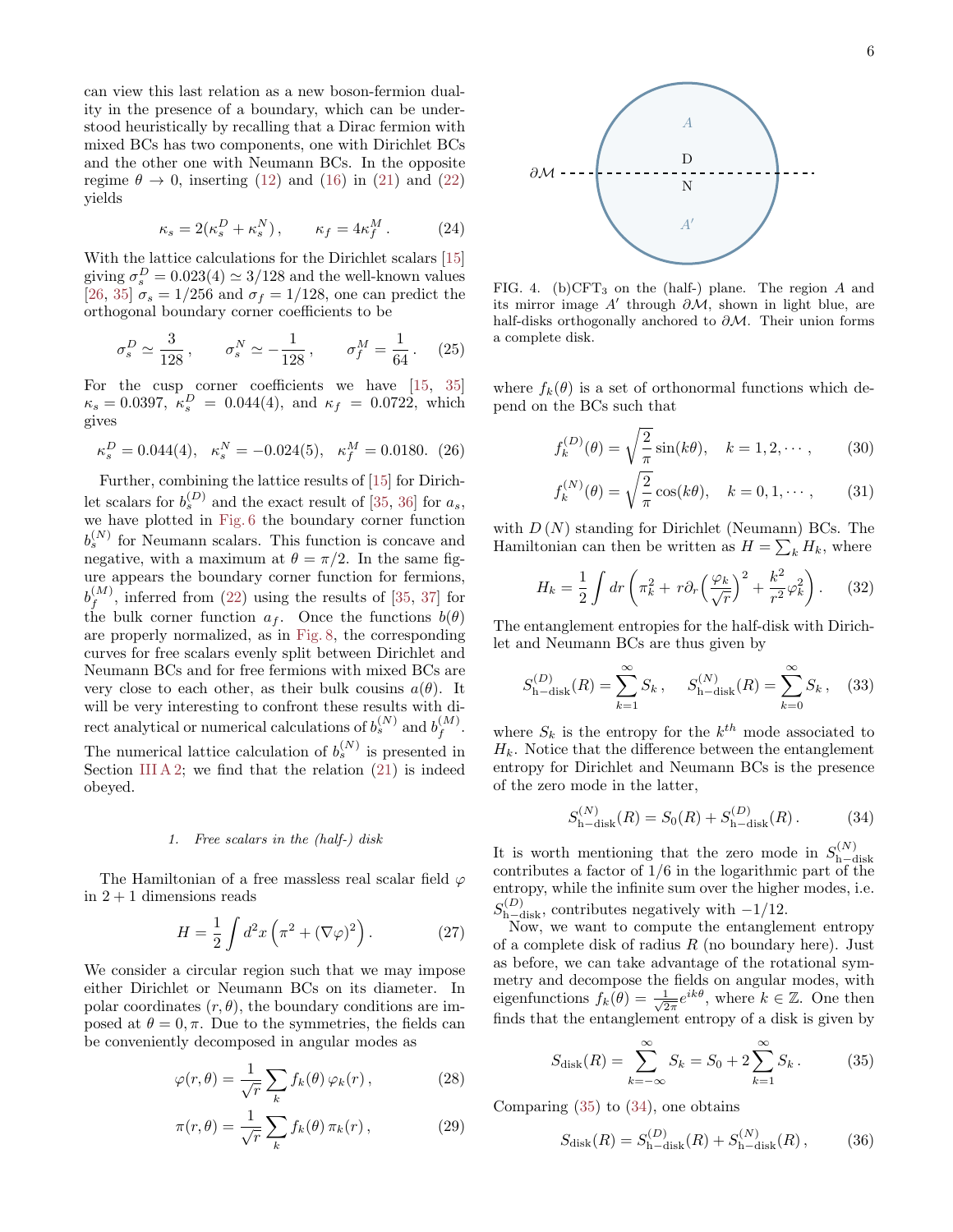which is exactly our conjectured relation [\(4\)](#page-2-2), applied to the (half-) circle for the scalar field with Dirichlet/Neumann BCs. Let us emphasize that [\(36\)](#page-5-4)is valid for the full entropies, including the finite terms. These finite contributions, let us denote them  $-F_{D/N}$ , are unphysical by themselves as they may be spoiled by the logarithmic term upon rescaling the UV regulator. Their sum, however, is a physical quantity  $F_D + F_N = F$ , that is the free energy on  $\mathbb{S}^3$ , see [\(6\)](#page-2-4).

One can also check that [\(36\)](#page-5-4) yields a consistent relation for the corner functions:

$$
a_s(\pi) = b_s^{(D)}(\pi/2) + b_s^{(N)}(\pi/2)
$$
 (37)  
\n
$$
\Leftrightarrow \qquad 0 = \frac{1}{24} + \frac{-1}{24} = 0.
$$

<span id="page-6-0"></span>Similar calculations can be done for a scalar field in a cylinder in 4d (see Appendix [B\)](#page-14-0) or in the  $(d-2)$ –sphere, see e.g. [\[38,](#page-17-13) [39\]](#page-17-14).

#### 2. Lattice calculations for the free scalar

We consider the discretized Hamiltonian of a 2+1 dimensional free massless scalar field on a square lattice given by

<span id="page-6-1"></span>
$$
H = \frac{1}{2} \sum_{x,y} \left[ \pi_{x,y}^2 + (\phi_{x+1,y} - \phi_{x,y})^2 + (\phi_{x,y+1} - \phi_{x,y})^2 \right],
$$
\n(38)

where  $\mathbf{x} = (x, y)$  represents the spatial lattice coordinates with  $x_i = 1, \dots, L_i$ , and  $L_i$  is the lattice length along the  $i^{th}$  direction. The total number of sites is  $N = L_x L_y$ . The Hamiltonian [\(38\)](#page-6-1) corresponds to a lattice of coupled quantum harmonic oscillators, and its linearly dispersing acoustic mode is described by the free scalar CFT. H may also be written more compactly as

$$
H = \frac{1}{2} \sum_{\mathbf{x}} \pi_{\mathbf{x}}^2 + \frac{1}{2} \sum_{\mathbf{x}, \mathbf{x}'} \phi_{\mathbf{x}} K_{\mathbf{x} \mathbf{x}'} \phi_{\mathbf{x}'},
$$
 (39)

where K is an  $N \times N$  matrix encoding the nearestneighbor interactions between lattice sites as well as the boundary conditions. The vacuum two-point correlation functions  $X_{\mathbf{xx'}} \equiv \langle \phi_{\mathbf{x}} \phi_{\mathbf{x'}} \rangle$  and  $P_{\mathbf{xx'}} \equiv \langle \pi_{\mathbf{x}} \pi_{\mathbf{x'}} \rangle$  are given in terms of the matrix  $K$  by

$$
X = \frac{1}{2}K^{-1/2}
$$
, and  $P = \frac{1}{2}K^{1/2}$ . (40)

The entanglement entropy can then be calculated  $[35]$ from the eigenvalues  $\nu_{\ell}$  of the matrix  $C_A = \sqrt{X_A P_A}$ , where  $X_A$  and  $P_A$  are the correlation matrices restricted to the region A:

$$
S(A) = \sum_{\ell} \left[ \left( \nu_{\ell} + \frac{1}{2} \right) \log \left( \nu_{\ell} + \frac{1}{2} \right) - \left( \nu_{\ell} - \frac{1}{2} \right) \log \left( \nu_{\ell} - \frac{1}{2} \right) \right].
$$
 (41)

We choose to impose periodic BC in the  $x$  direction and Dirichlet-Neumann BCs in the y direction, i.e.  $\phi_{L_x+1,y} = \phi_{1,y}$ , and  $\phi_{x,0} = 0$  and  $\phi_{x,L_y+1} - \phi_{x,L_y} = 0$ . Note that the Dirichlet-Neumann BCs do not have the zero mode that would have been present for Neumann-Neumann. We compute the entanglement entropy for regions A of width  $L_x^A$  with fixed ratio  $L_x^A/L_y = 4$ , as depicted in [Fig.](#page-6-2) [5,](#page-6-2) and extract the logarithmic contribution by performing least-squares fits of our numerical data to the scaling ansatz [\[35,](#page-17-10) [36,](#page-17-11) [40,](#page-17-15) [41\]](#page-17-16)

$$
S(L_y) = s_1 L_y - 2s_{\log} \log L_y + s_0
$$
\n
$$
+ s_{-1} L_y^{-1} + \dots + s_{-p_{\max}} L_y^{-p_{\max}}.
$$
\n(42)

For the Dirichlet-Neumann BCs that we have chosen, the region A displays four boundary corners; two Dirichlet and two Neumann (the factor two is due to the symmetry  $b(\theta) = b(\pi - \theta)$ . The logarithmic contribution  $2s_{\text{log}}$  in the entropy is thus the sum of the Dirichlet and Neumann boundary corners functions, such that once extracted, we may directly check our conjectured relation [\(21\)](#page-4-5) as

$$
s_{\log} = b^{(D)}(\theta) + b^{(N)}(\theta) \stackrel{?}{=} a(2\theta). \tag{43}
$$



<span id="page-6-2"></span>FIG. 5. Two-dimensional square lattice with Dirichlet-Neumann BCs imposed in the (vertical)  $y$  direction and PBCs in the (horizontal)  $x$  direction. The region  $A$  is shown in blue, and has  $L_x^A = 5$ . The entangling surface intersects the boundaries with angles  $\theta = \arctan(\pm 2)$ .

We present in Appendix [C](#page-15-0) the implementations of different boundary conditions on a one-dimensional lattice, and in particular Neumann BC. The extension to higher dimensional lattices is straightforward. The twodimensional vacuum two-point functions in the thermodynamic limit  $L_x \to \infty$  are the following:

<span id="page-6-3"></span>
$$
\langle \phi_{i,j} \phi_{r,s} \rangle = \frac{\binom{i-r-1/2}{i-r}}{L_y + 1/2} \sum_{k_y} \sin(k_y j) \sin(k_y s) \tag{44}
$$
\n
$$
\times \sqrt{\frac{z^{2(i-r)+1}}{1-z^2}} {}_2F_1 \left( \frac{1}{2}, \frac{1}{2}; i-r+1; \frac{z^2}{z^2-1} \right),
$$
\n
$$
\langle \pi_{i,j} \pi_{r,s} \rangle = \frac{\binom{i-r-3/2}{i-r}}{L_y + 1/2} \sum_{k_y} \sin(k_y j) \sin(k_y s) \tag{45}
$$
\n
$$
\times \sqrt{\frac{1-z^2}{z^{2(i-r)+1}}} {}_2F_1 \left( -\frac{1}{2}, \frac{3}{2}; i-r+1; \frac{z^2}{z^2-1} \right),
$$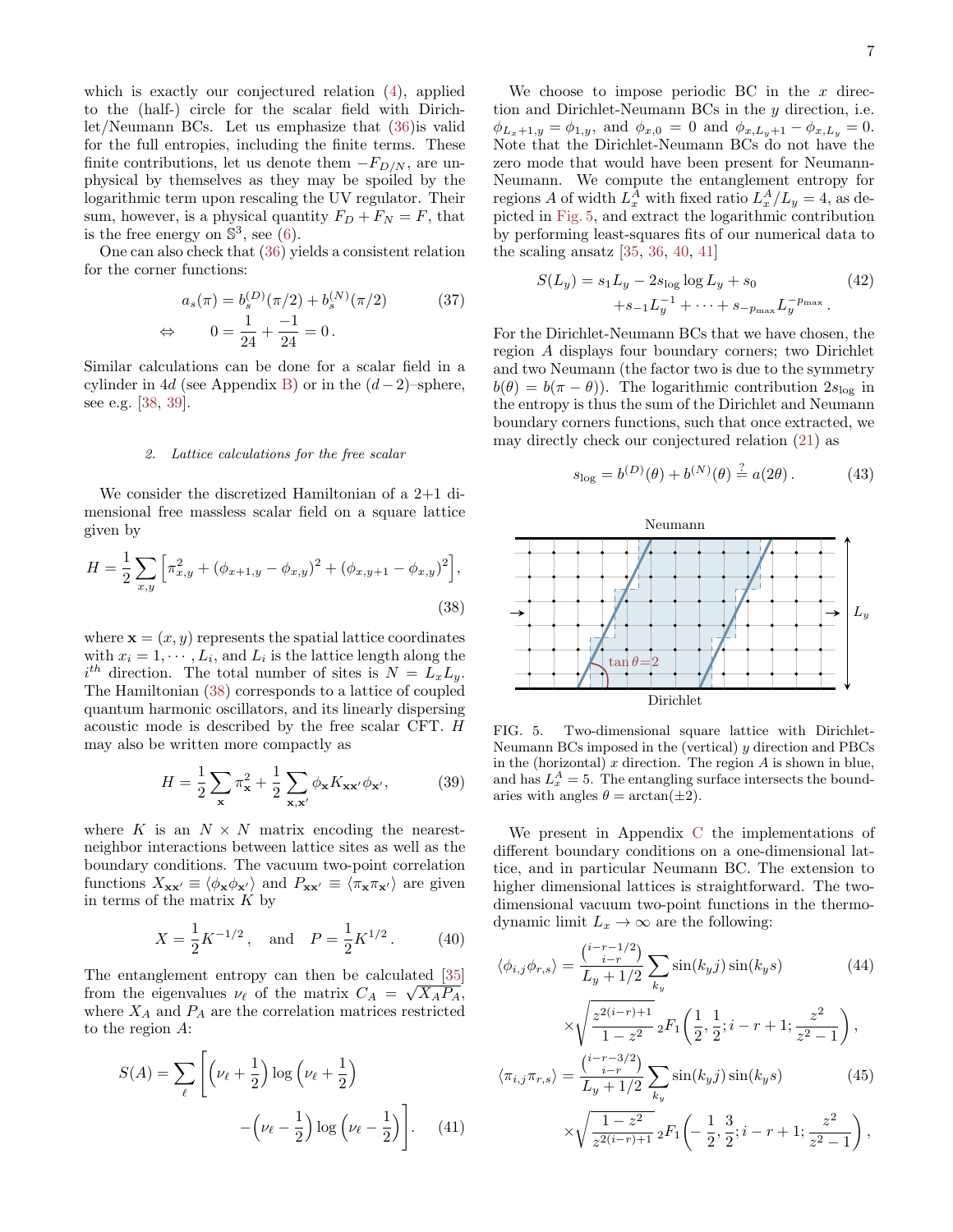

<span id="page-7-0"></span>FIG. 6. Corner entanglement for free scalars. The orange triangles are our numerical results for  $b^{(D)}(\theta) + b^{(N)}(\theta)$ , while the solid orange line is the "high precision ansatz" of [\[40\]](#page-17-15) for  $a(2\theta)$ . The numerical results for  $b^{(D)}(\theta)$  found in [\[15\]](#page-16-10) are the blue circles. With green squares are shown the values of the Neumann boundary corner function as deduced from  $b^{(N)}(\theta) = a(2\theta) - b^{(D)}(\theta)$ . Finally, the dashed blue and green lines are interpolations of the numerical data.

where we defined  $z = \left( |\sin(k_y/2)| - \sqrt{\sin^2(k_y/2) + 1} \right)^2$ with  $k_y = \pi (2n_y - 1)/(2L_y + 1)$  and  $n_y = 1, \dots, L_y$ . Expressions [\(44\)](#page-6-3) and [\(45\)](#page-6-3) are the matrix elements of the correlation matrices  $X_A$  and  $P_A$  respectively (where  $(i, j)$ ) and  $(r, s)$  are the raw and column indices respectively). On square lattices, angles which obey  $\tan \theta = r \in \mathbb{Q}$ are accessible by "pixelation" of the region A (see e.g. [\[15,](#page-16-10) [40\]](#page-17-15)). This is shown in [Fig.](#page-6-2) [5](#page-6-2) for  $\tan \theta = \pm 2$ . Our lattice results for the free scalar with Dirichlet-Neumann BCs are given in Table [II](#page-7-1) in which we have reported the digits that we found to be robust. We also include in this table the values of  $a(2\theta)$  from the "high precision ansatz" of [\[40\]](#page-17-15) (see Appendix [D\)](#page-15-1), the numerical results of [\[15\]](#page-16-10) for  $b^{(D)}(\theta)$ , as well as the values of  $b^{(N)}(\theta)$  deduced from the previous results. Plots of all this are shown in [Fig.](#page-7-0) [6.](#page-7-0)

As can be seen in Table [II,](#page-7-1) we find a difference of less than 0.5% between our numerical results for  $b^{(D)}(\theta)$  +  $b^{(N)}(\theta)$  and the field theoretic ones [\[40\]](#page-17-15) for  $a(2\theta)$ , thus implying the validity of [\(21\)](#page-4-5). The high precision lattice results [\[40\]](#page-17-15) for the bulk corner function  $a(2\theta)$  are also in close agreement with our numerical results; we do not show their values here since they agree with the field theoretic ones within error bars. Further, we have computed the  $n = 2$  Rényi entropy and find that [\(21\)](#page-4-5) also holds in that case within less than 1% discrepancy between the numerics and the theory. Table [II](#page-7-1) shows the comparison with the high precision field theory results for  $a_2(2\theta)$  [\[40\]](#page-17-15).

| $\boldsymbol{n}$ | Entanglement entropy $n=1$          |                   |                                     | Rényi entropy $n=2$ |                                         |                     |                     |                     |
|------------------|-------------------------------------|-------------------|-------------------------------------|---------------------|-----------------------------------------|---------------------|---------------------|---------------------|
| $\tan \theta$    | $b^{(D)}(\theta) + b^{(N)}(\theta)$ | $a(2\theta)$ [40] | $b^{(D)}(\theta)$ [15] <sup>1</sup> | $b^{(N)}(\theta)$   | $b_2^{(D)}(\theta) + b_2^{(N)}(\theta)$ | $a_2(2\theta)$ [40] | $b_2^{(D)}(\theta)$ | $b_2^{(N)}(\theta)$ |
| 1/4              | 0.0730                              | 0.0730(6)         | 0.182(4)                            | $-0.109(4)$         | 0.0412                                  | 0.04127             | 0.1340              | $-0.0927$           |
| 1/2              | 0.0319                              | 0.03195           | 0.09798                             | $-0.0660$           | 0.0177                                  | 0.01779             | 0.07223             | $-0.05444$          |
|                  | 0.0118(3)                           | 0.011833          | 0.06081                             | $-0.04898$          | 0.00648                                 | 0.006487            | 0.04511             | $-0.03862$          |
| $\overline{2}$   | 0.00357                             | 0.003579          | 0.04717                             | $-0.04359$          | 0.00194                                 | 0.001943            | 0.03522             | $-0.03327$          |
| 4                | 0.00095                             | 0.000953          | 0.04310                             | $-0.04215$          | 0.00051                                 | 0.000516            | 0.03228             | $-0.03177$          |
| $\infty$         | $10^{-7}$                           | $\overline{0}$    | $\sim 1/24$                         | $\sim -1/24$        | $10^{-8}$                               | 0                   | $\sim 1/32$         | $\sim -1/32$        |

<span id="page-7-1"></span>TABLE II. Lattice results for the boundary corner entanglement for free scalars. The second column presents our numerical results for  $b^{(D)}(\theta) + b^{(N)}(\theta)$ , which we compare to those of [\[40\]](#page-17-15) for  $a(2\theta)$  in the third column. In the fourth column are reported the numerical results of  $b^{(D)}(\theta)$  [\[15\]](#page-16-10). Next, we give values of the Neumann boundary corner function  $b^{(N)}(\theta) = a(2\theta) - b^{(D)}(\theta)$ . The next 2 columns compare our numerical results for the  $n = 2$  Rényi case  $b_2^{(D)}(\theta) + b_2^{(N)}(\theta)$  with the theoretical one  $a_2(2\theta)$ of [\[40\]](#page-17-15). We also give  $b_2^{(D)}(\theta)$ , which was computed using a lattice with DD boundary conditions. The last column shows  $b_2^{(N)}(\theta) = a_2(2\theta) - b_2^{(D)}(\theta).$ 

Using our numerical results, we find that the Rényi index n and the angle dependences in the entropy do not factorize. If it were the case, we would have  $b_n(\theta)/b(\theta) =$ const valid for all angles  $\theta$ . This ratio for  $n = 2$  shows a deviation of 13% for Neumann BCs, and only 2% for Dirichlet BCs between  $\theta = \pi/2$  and  $\theta = \arctan(1/4)$ . At orthogonality, our results for  $n = 1, 2$  are in perfect agreement with the following relation [\[8,](#page-16-8) [14\]](#page-16-9)

<span id="page-7-2"></span>
$$
b_n(\pi/2) = \frac{1}{2} \left( 1 + \frac{1}{n} \right) b(\pi/2), \tag{46}
$$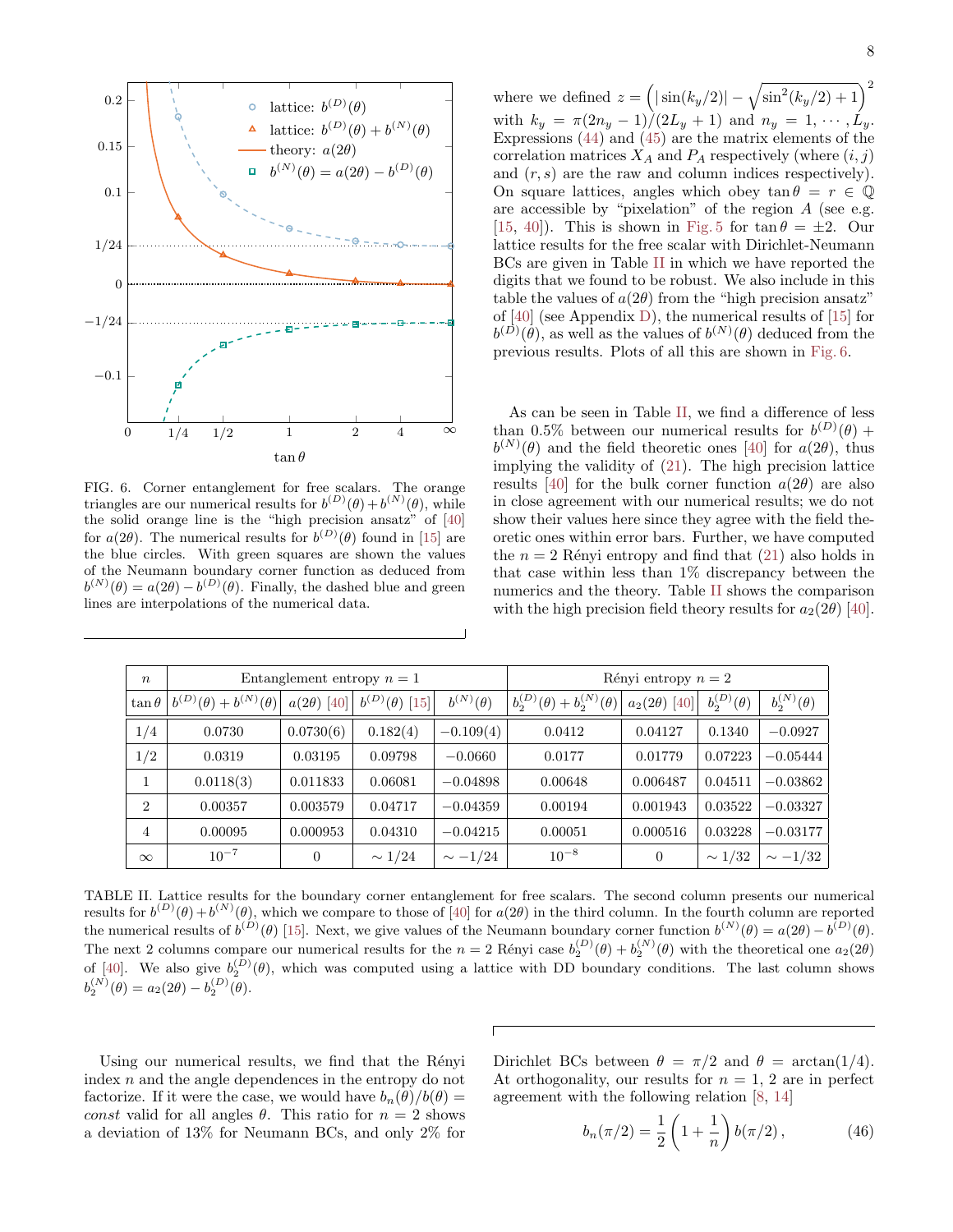where  $b(\theta) \equiv b_1(\theta)$ . This can be understood by using the replica trick. The Rényi entropies may be computed by introducing in the underlying manifold a conical singularity located at the entangling surface. In three dimensions, when a flat entangling curve intersects orthogonally the flat physical boundary, the singular spacetime factorizes as the product of a two-dimensional cone (the singular part,  $n$ -dependent) with a semi-infinite interval (the entangling line). As a result, the Rényi entropy is simply proportional to the entanglement entropy, hence [\(46\)](#page-7-2). Now if the entangling curve is not orthogonal to the boundary, we do not have a product space, therefore the Rényi index  $n$  and the angle dependences in the entropy do not factorize, as we verified numerically.

## 3. Relation to central charges

<span id="page-8-0"></span>It has been conjectured in [\[15\]](#page-16-10) that relation [\(18\)](#page-4-2) should hold for free scalars split evenly between Neumann and Dirichlet BCs, and for free fermions with mixed BCs, due to properties that these theories share with the holographic one at  $\alpha = \pi/2$ . For scalars, the value of  $A_T^s$  for both BCs is known,  $A_T^{s,D} = A_T^{s,N} = -1/(128\pi)$ , which is independent of the boundary condition. The expression corresponding to  $(18)$  for Dirichlet + Neumann scalars reads

<span id="page-8-2"></span>
$$
(\sigma_s^D + \sigma_s^N)/2 = -\pi A_T^s \,,\tag{47}
$$

and is indeed satisfied with the values of  $\sigma_s^{D/N}$  given in [\(25\)](#page-5-5). The value of  $A_T$  for fermions is known through its relation with the boundary central charge  $c$  in the trace anomaly [\[42\]](#page-17-17) (see Appendix [A\)](#page-13-0),  $A_T^f = -1/(64\pi) = 2A_T^s$ hence

<span id="page-8-3"></span>
$$
\sigma_f^M = -\pi A_T^f \,,\tag{48}
$$

holds for fermions as well. As we will see shortly, this may be understood as a consequence of  $A_T$  being related to  $C_T$  for free scalars and fermions. The validity of  $\sigma^{\mathcal{B}} = -\pi A_T$  for free Dirichlet-Neumann scalars, mixed fermions and holographic theories dual to Einstein gravity raises the question whether it also holds for other 3d theories with appropriate BCs. It would be interesting to test this hypothesis with different models in order to see if universality is indeed at play here.

Now, recall that for bulk corners, the smooth coefficient is universal and proportional to  $C_T$ , see [\(13\)](#page-3-4). Then, using  $(13)$  and  $(23)$  together with  $(47)$  and  $(48)$  yields the relation

<span id="page-8-6"></span>
$$
A_T = -\frac{\pi}{12} C_T \,. \tag{49}
$$

One can check that this equality indeed holds for scalars with  $A_T^s = -1/(128\pi)$  and  $C_T^s = 3/(32\pi^2)$ , and for fermions using  $A_T^f = -1/(64\pi)$  and  $C_T^f = 3/(16\pi^2)$ . We thus find through the connection between bulk and boundary corner entanglement that the charge  $A_T$  appearing in the near-boundary expansion of the stress tensor is in fact related to  $C_T$ , and it appears so in a universal way for free fields. In fact, such a relation between  $A_T$  and  $C_T$  seems to exist in any dimensions for free fields, and for holographic theories with BC  $\alpha = \pi/2$  only [\[43\]](#page-17-18), see Appendix [A](#page-13-0) for further details.

We also notice that with [\(25\)](#page-5-5), the boundary corner coefficients for free fields may be expressed in a universal form

<span id="page-8-4"></span>
$$
\sigma^{\mathcal{B}} = \frac{\pi^2}{12} C_T + \frac{\mathfrak{a}}{64} = -\pi A_T + \frac{\mathfrak{a}}{64},\tag{50}
$$

where  $\alpha$  is the boundary central charge in the confor-mal anomaly (see Appendix [A\)](#page-13-0):  $\mathfrak{a} = \pm 1$  for scalars with Dirichlet (+) and Neumann (−) BCs, and  $\mathfrak{a} = 0$  for fermions with mixed BCs. Note that [\(50\)](#page-8-4) is not valid for holographic bCFTs with arbitrary  $\alpha$ , but it does hold for  $\alpha = \pi/2$  (the charge  $\mathfrak{a} \propto \cot \alpha$  vanishes in that case).

## B. Holographic theories

<span id="page-8-1"></span>Within the AdS/CFT framework, certain holographic CFTs are described by a gravity theory coupled to a negative cosmological constant in one dimension higher. The holographic entanglement entropy (HEE) of some region A in the boundary CFT is computed using the Ryu-Takayanagi prescription [\[44\]](#page-17-19) as the area (divided by  $4G$ , where G is the gravitational constant) of the minimal co-dimension 2 surface homologous to A on the conformal boundary of the AdS spacetime. The holographic bulk corner function  $a_E(\theta)$  for 3d CFTs dual to Einstein gravity in  $AdS_4$  has been computed in [\[25,](#page-17-0) [45\]](#page-17-20).

The holographic picture of AdS/bCFT was introduced in [\[16\]](#page-16-11) and can briefly be sketched as follows. The dual of a bCFT $_d$  is given by a gravity theory in asymptotically  $AdS_{d+1}$  spacetime restricted by a d–dimensional brane Q whose boundary coincides with the boundary  $\partial M$  of the  $bCFT<sub>d</sub>$ . The HEE is also computed according to Ryu-Takayanagi prescription. For the simplest geometrical setup in which the boundary of the  $bCFT_3$  is flat and its extension  $Q$  into the bulk is completely determined by its slope  $\alpha$ , the HEE of an infinite wedge adjacent to the boundary was computed in [\[19\]](#page-16-21). The corresponding boundary corner function  $b_E^{(\alpha)}$  $E^{(\alpha)}(\theta)$  depends on the extra parameter  $\alpha$ , which from a mathematical point of view controls the slope of the brane  $Q$  in the bulk, but from a field theory perspective should be related to the boundary conditions of the underlying holographic theory.

Interestingly, for the value  $\alpha = \pi/2$ , it has been ob-served in [\[19\]](#page-16-21) that  $b_E^{(\pi/2)}$  $E(E^{(\pi/2)}(\theta))$  is related to the holographic bulk corner function  $a_E(\theta)$  as

<span id="page-8-5"></span>
$$
a_E(2\theta) = 2b_E^{(\pi/2)}(\theta).
$$
 (51)

This equality satisfies our conjecture [\(4\)](#page-2-2), with boundary conditions given by  $\mathcal{B} = \mathcal{B}' : \alpha = \pi/2$ . This is the unique set of values of  $\alpha$  that leads to the relation [\(4\)](#page-2-2). Note that for  $\alpha = \pi/2$ , the holographic theory shares some common properties with free scalars split evenly between Neumann and Dirichlet BCs, and with free fermions with mixed BCs, e.g. similar structures of one- and two-point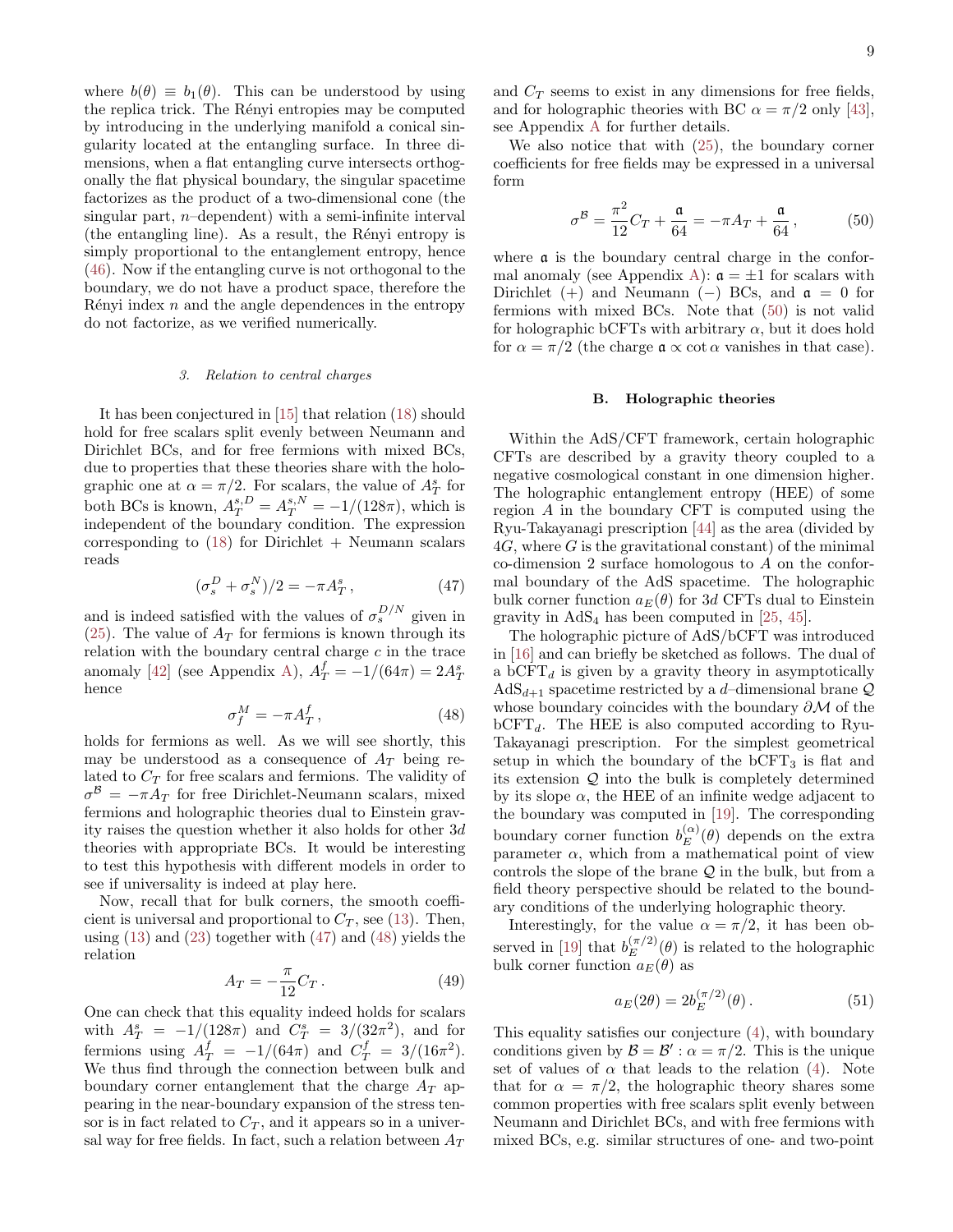functions [\[32,](#page-17-7) [46,](#page-17-21) [47\]](#page-17-22), and vanishing boundary corner contribution at orthogonality in the entanglement entropy [\[18,](#page-16-20) [19\]](#page-16-21). The relation [\(51\)](#page-8-5) is therefore consistent with the free field ones  $(21)$  and  $(22)$ .

# <span id="page-9-0"></span>IV. Extensive Mutual Information model

Within the Extensive Mutual Information model (EMI) [\[48–](#page-17-23)[50\]](#page-17-24), the entanglement entropy of a region A in infinite flat space is obtained by the following double integral over two copies of the boundary ∂A of A:

<span id="page-9-3"></span>
$$
S_{\text{EMI}}(A) = s_0 \int_{\partial A} d\mathbf{r}' \int_{\partial A} d\mathbf{r} \, \frac{\hat{n} \cdot \hat{n}'}{|\mathbf{r}' - \mathbf{r}|^{2(d-2)}}, \quad (52)
$$

where  $d$  is the spacetime dimension,  $s_0$  is a positive constant, and  $\hat{n}$  is an outward pointing vector normal to  $\partial A$ . The EMI model has the interesting property that the mutual information,  $I(A, B) = S(A) + S(B) - S(A \cup B)$ , satisfies the extensivity property:

$$
I(A, B \cup C) = I(A, B) + I(A, C), \tag{53}
$$

hence its name.

The entanglement entropy given by [\(52\)](#page-9-3) is valid in flat space without boundaries. We introduce the following generalization that includes a flat boundary  $\partial M$  by the following simple ansatz, which we dub 'bEMI':

<span id="page-9-4"></span>
$$
S_{\text{bEMI}}(A) = \frac{1}{2} S_{\text{EMI}}(A \cup A'), \qquad (54)
$$

where  $A'$  is the mirror image of A with respect to  $\partial M$ , see [Fig.](#page-10-2) [7.](#page-10-2) By construction,  $S_{\text{bEMI}}$  satisfies [\(4\)](#page-2-2) with identical boundary conditions  $\mathcal{B} = \mathcal{B}'$ , although we are being agnostic about the physical meaning of the boundary condition since we do not know what theory has an entanglement entropy given by the bEMI. Note that we refer to [\(52\)](#page-9-3) and [\(54\)](#page-9-4) as entanglement entropies, but keep in mind that the EMI and bEMI ansatzes can be extended to general Rényi entropies by replacing  $s_0$  with  $s_{0,n}$ .

#### <span id="page-9-1"></span>A. Corner entanglement in  $2 + 1$  dimensions

For the EMI model, the bulk corner function  $a_{\text{EMI}}(\theta)$ reads [\[49\]](#page-17-25)

<span id="page-9-5"></span>
$$
a_{\text{EMI}}(\theta) = 2s_0 \big(1 + (\pi - \theta)\cot\theta\big). \tag{55}
$$

Our bEMI ansatz thus yields the boundary corner function  $b_{\text{EMI}}(\theta)$ :

$$
b_{\text{EMI}}(\theta) = \frac{1}{2} a_{\text{EMI}}(2\theta).
$$
 (56)

We note that this relation is identical to that of the free Dirac fermion [\(22\)](#page-4-6) with mixed BCs, scalars with mixed BCs, and to the holographic one [\(51\)](#page-8-5) with BCs  $\alpha = \pi/2$ . Using [\(55\)](#page-9-5), we find that the boundary corner function vanishes at orthogonality  $b_{\text{EMI}}(\pi/2) = 0$ , which implies the vanishing of the central charge

$$
\mathfrak{a}^{\mathrm{bEMI}} = 0. \tag{57}
$$

The expansion coefficients for angles near  $\pi/2$  and 0 read  $\sigma^{\text{bEMI}} = s_0 4/3$  and  $\kappa^{\text{bEMI}} = s_0 \pi/2$ , respectively. These coefficients are listed in Table [I.](#page-4-1) Using the known value [\[26\]](#page-17-1) for the bulk theory,  $C_T = s_0 16/\pi^2$ , we see that the following relation holds:

$$
\sigma^{\text{bEMI}} = \frac{\pi^2}{12} C_T \,, \tag{58}
$$

which is also satisfied by a free Dirac fermion with mixed BCs, free scalars with Dirichlet-Neumann BCs, and holographic CFTs with  $\alpha = \pi/2$ . Now, assuming the relation  $\sigma^{(\mathcal{B})} = -\pi A_T^{(\mathcal{B})}$  holds for the bEMI, we can extract the boundary central charge:  $A_T^{\text{bEMI}} = -s_0 4/(3\pi)$ . We note that this value is the same as the one we would have obtained using  $A_T^{\text{bEMI}} = -\pi C_T/12$ . However, since we do not know whether these relations hold for the bEMI, the value of  $A_T$  is a conjecture.

 $b_{\text{EMI}}(\theta)$  (normalized) is plotted as a function of  $\theta$  in [Fig.](#page-12-1) [8.](#page-12-1) As one may see in this figure, the normalized boundary corner functions for the bEMI, holography, fermions, and N+D scalars are hardly discernible. Universality seems to be at play here. Gaining a better understanding of this is of foremost importance.

## B.  $(1+1)$ −dimensional systems

<span id="page-9-2"></span>In  $d = 2$ , the two integrals in [\(52\)](#page-9-3) should be replaced by a double sum over the set of endpoints  $p_i$  of the intervals for which the entropy is computed:

$$
S_{\text{EMI}}(A_1 \cup A_2 \cup \cdots) = -s_0 \sum_{i,j} \hat{n}_i \cdot \hat{n}_j \log |p_i - p_j|.
$$
 (59)

At coincidental points  $p_i = p_j$ , the expression above needs to be regulated; we thus introduce a short-distance UV cut-off  $\epsilon$ , i.e.  $|p_i - p_i| \to \epsilon$ . Let us denote the set of endpoints by  $\{p_i\} \equiv \{u_i, v_i\}$ , where  $u_i$  and  $v_i$  are the left and right endpoints of the interval  $A_i$ , respectively. In the basis  $(0, \hat{e}_x)$  with the unit vector  $\hat{e}_x$  in the direction of increasing x, the normal vectors  $\hat{n}_i$  at  $p_i$  are simply  $\hat{n}_i = \pm \hat{e}_x$ , depending on the endpoint being left (−) or right  $(+)$ . It is then straightforward to show that the pintervals entropy for the EMI model in  $1 + 1$  dimensions takes the form:

<span id="page-9-6"></span>
$$
S_{\text{EMI}}(A_1 \cup A_2 \cup \dots \cup A_p) =
$$
  
 
$$
2s_0 \log \left( \frac{\prod_{i,j} |u_i - v_j|}{\epsilon^p \prod_{i < j} |u_i - u_j| |v_i - v_j|} \right).
$$
 (60)

Setting  $s_0 = \frac{1}{12}(1 + \frac{1}{n})$ , the entropy [\(60\)](#page-9-6) is exactly the  $n-$ Rényi entropy of a free massless Dirac fermion [\[48\]](#page-17-23)!

Our bEMI ansatz  $(54)$  for p regions yields

<span id="page-9-7"></span>
$$
S_{\text{bEMI}}(A_1 \cup \dots \cup A_p) = \qquad (61)
$$

$$
\frac{1}{2} S_{\text{EMI}}(A'_p \cup \dots \cup A'_1 \cup A_1 \cup \dots \cup A_p).
$$

In particular, for one interval of length  $\ell$  connected to the boundary in  $1 + 1$  dimensions, eq. [\(61\)](#page-9-7) gives

$$
S_{\text{bEMI}}(\ell) = \frac{1}{12} \left( 1 + \frac{1}{n} \right) \log \frac{2\ell}{\epsilon},\tag{62}
$$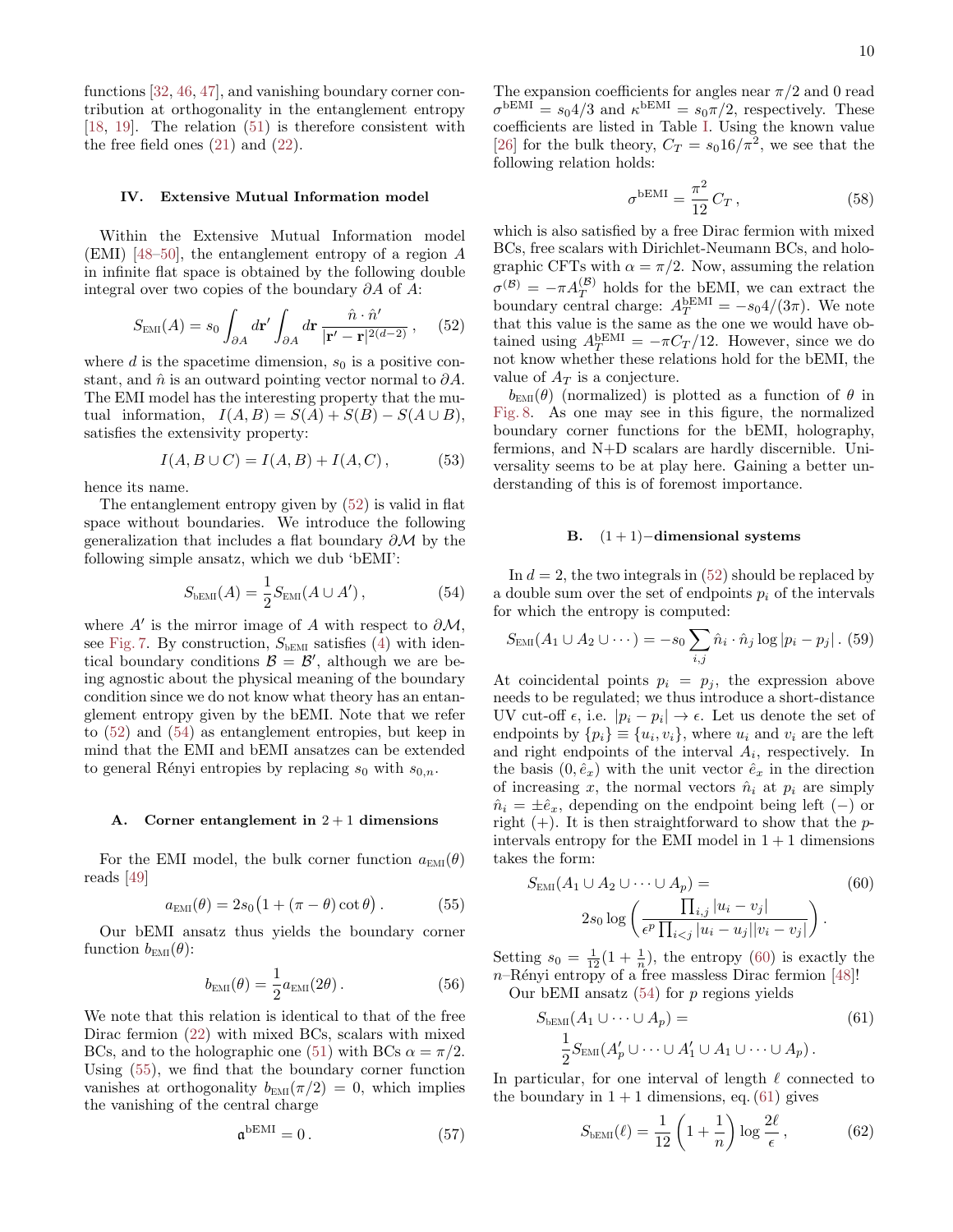$$
S_{\text{bEMI}}(\ell, d) = \frac{1}{12} \left( 1 + \frac{1}{n} \right) \log \frac{4\ell^2 d(\ell + d)}{\epsilon^2 (\ell + 2d)^2}, \qquad (63)
$$

which again perfectly agrees with the known result [\[24\]](#page-16-19) for the free fermion in a semi-infinite system. Note that taking the limits  $d \to \infty$  and  $d \to 0$ , one recovers [\(1\)](#page-1-3) and [\(2\)](#page-1-4), respectively. We therefore conclude that the EMI and bEMI models are exact for free fermions in  $1 + 1$ dimensions.



<span id="page-10-2"></span>FIG. 7. Multi-interval entanglement for the (b)EMI model. (a) Four intervals on the infinite line without boundary. (b) Two intervals on the semi-infinite line, with  $A_1$  connected to the boundary, and the mirror image through the boundary on the left. (c) Two intervals on the semi-infinite line, none connected to the boundary, and the mirror image through the boundary on the left.

## <span id="page-10-0"></span>V. Lifshitz field theory in  $2+1$  dimensions

Lifshitz field theories (LFTs) are non-relativistic theories which exhibit anisotropic scaling between space and time, with characteristic dynamical exponent  $z \neq 1$ . In 2+1 dimensions, the free Lifshitz real scalar theory with dynamical critical exponent  $z = 2$  enjoys many interesting features. The corresponding Euclidean action for the non-compact scalar  $\varphi$  in  $d = 3$  is

$$
I_{\rm LFT}[\varphi] = \frac{1}{2} \int d^3x \left[ (\partial_\tau \varphi)^2 + (\nabla^2 \varphi)^2 \right]. \tag{64}
$$

We have absorbed an inessential constant that would appear in front of the term with spatial derivatives by using field and coordinate rescalings. For this model, the groundstate wavefunctional is given in terms of the Euclidean action  $I_{\text{CFT}}[\varphi]$  of the two-dimensional CFT [\[51\]](#page-17-26),

<span id="page-10-3"></span>
$$
|\Psi\rangle = \frac{1}{\sqrt{Z}} \int [d\varphi] e^{-\frac{1}{2}I_{\text{CFT}}[\varphi]} |\varphi\rangle , \qquad (65)
$$

where  $Z$  is the partition function of the CFT,

$$
Z = \int [d\varphi] e^{-I_{\text{CFT}}[\varphi]}, \quad I_{\text{CFT}}[\varphi] = \frac{1}{2} \int d^2x \, (\nabla \varphi)^2. \tag{66}
$$

The groundstate wavefunction [\(65\)](#page-10-3) of the  $z = 2$  free scalar is thus conformally invariant in space [\[51\]](#page-17-26)!

We consider spatial bipartitions such as those shown in [Fig.](#page-3-1) [2.](#page-3-1) Then, provided  $\varphi$  is non-compact, the Rényi entanglement entropy for the groundstate is given by [\[21\]](#page-16-13)

$$
S_n = -\log \frac{Z_A Z_B}{Z_{A \cup B}},\tag{67}
$$

and is independent of the Rényi index  $n$ , which we henceforth drop.  $Z_A$  and  $Z_B$  are the free (CFT) scalar partition functions on regions  $A$  and  $B$ , respectively, with continuity of the fields requiring Dirichlet BCs on the entangling curve  $\Sigma$ .  $Z_{A\cup B}$  is the partition function on the entire space  $M$ , with specified boundary conditions, e.g. Dirichlet or  $Neumann<sup>1</sup> BCs$  $Neumann<sup>1</sup> BCs$  $Neumann<sup>1</sup> BCs$ , on the space boundary ∂M. In [\[21\]](#page-16-13), only Dirichlet BCs were considered. The entanglement entropy can thus be written as the difference in free energies

<span id="page-10-5"></span>
$$
S = F_A + F_B - F_{A \cup B} \,. \tag{68}
$$

For the free scalar field, the free energy can be expressed in terms of the heat kernel  $K(s) \equiv e^{s\Delta}$  of the  $(2d$  in our case) Laplacian operator  $\triangle$ ,

<span id="page-10-7"></span>
$$
F = -\frac{1}{2} \int_{\epsilon^2}^{\infty} \frac{ds}{s} \operatorname{tr} K(s) , \qquad (69)
$$

where the trace is taken over the region of interest and  $\epsilon \to 0$ . Computing the entanglement entropy [\(68\)](#page-10-5) thus boils down to computing the trace of the heat kernel on the three domains  $A, B$ , and  $A \cup B$ .

## <span id="page-10-1"></span>A. Corner entanglement for the  $z = 2$  scalar

Suppose a two-dimensional domain  $\mathcal M$  has a piecewise smooth boundary  $\cup_i \partial \mathcal{M}_i$  consisting of a number of  $\partial \mathcal{M}_i$ (with extrinsic curvature  $k_i$ ) which may intersect at some points, the corners. Either Dirichlet or Neumann BC is imposed on each of the pieces  $\partial \mathcal{M}_i^{D/N}$ , thus yielding three types of corners (NN, DD and ND). The heat trace  $tr K(s)$  admits an asymptotic expansion as  $s \to 0$  of the  $form<sup>2</sup>$  $form<sup>2</sup>$  $form<sup>2</sup>$ :

$$
\text{tr}\,K(s) \simeq \sum_{p\geq 0} a_p \, s^{(p-2)/2} \,,\tag{70}
$$

where the coefficients  $a_p$  depend on the geometry of the domain and on the boundary conditions. Plugging the heat trace expansion in [\(69\)](#page-10-7) yields the following leading terms in the free energy:

$$
F = -\frac{a_0}{2\epsilon^2} - \frac{a_1}{\epsilon} - a_2 \log \frac{\ell}{\epsilon} + \mathcal{O}(1),\tag{71}
$$

<span id="page-10-4"></span> $1$  One has to choose Robin BC instead of Neumann if the boundary has non-vanishing extrinsic curvature.

<span id="page-10-6"></span><sup>2</sup> This classical asymptotic expansion of the heat trace may break down at the  $p = 3$  level when considering the  $N/D$  problem (e.g. corners with mixed BCs), see [\[52\]](#page-17-27). However, we are only interested in the heat coefficients up to  $p = 2$ .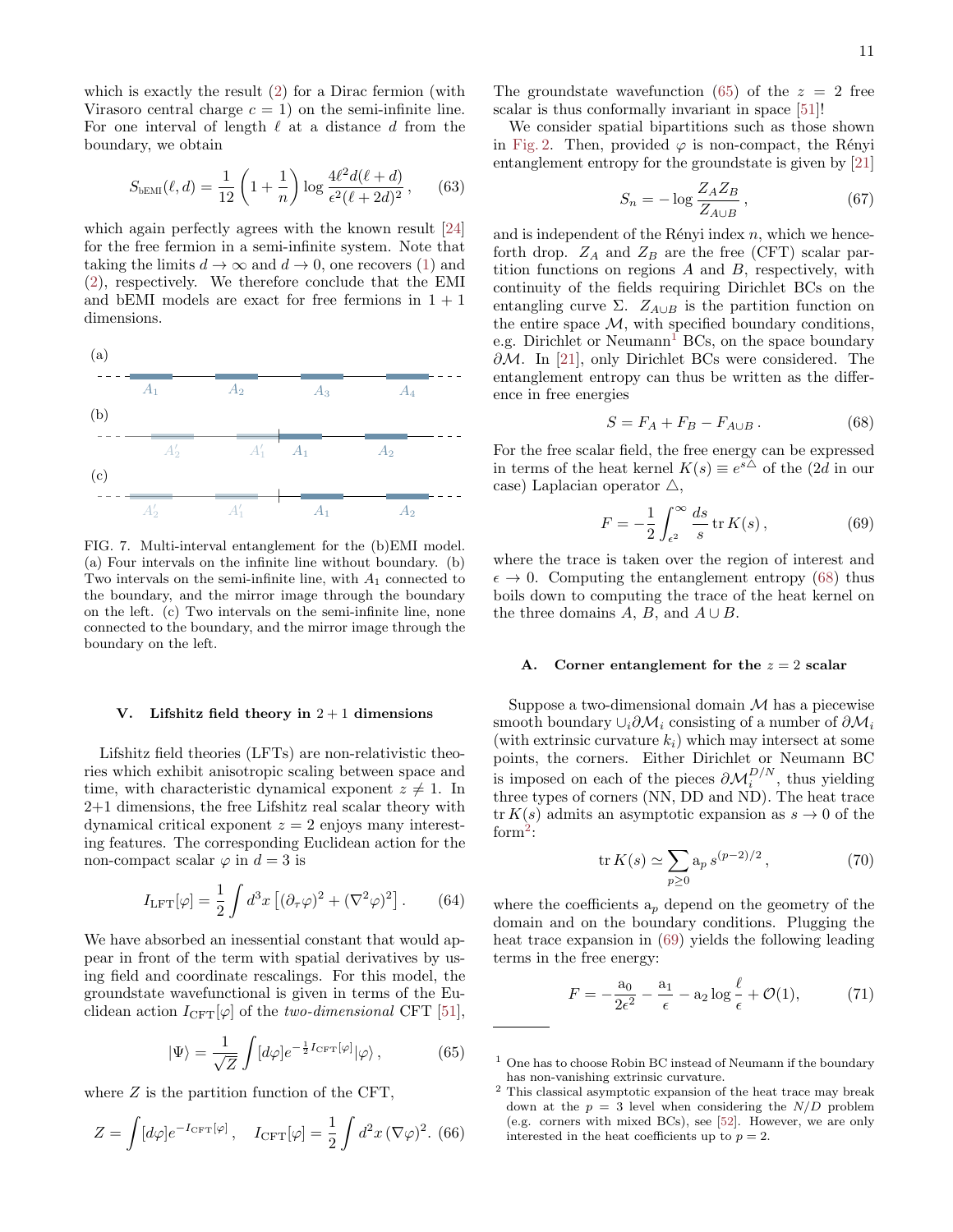where  $\ell$  is a length scale characteristic of the size of the domain on which the free energy is computed. The first three heat coefficients are given by (see [\[53\]](#page-17-28) and references therein)

$$
a_0 = \frac{1}{4\pi} \int_{\mathcal{M}} 1, \qquad (72)
$$

$$
\mathbf{a}_1 = \frac{1}{8\sqrt{\pi}} \Big( \sum_i \int_{\partial \mathcal{M}_i^N} 1 - \sum_j \int_{\partial \mathcal{M}_j^D} 1 \Big), \qquad (73)
$$

$$
a_2 = \frac{1}{24\pi} \Big( \int_{\mathcal{M}} R + \sum_{i} \int_{\partial \mathcal{M}_i} 2k_i \Big) + \sum_{j} f_H(\theta_j) + \sum_{k} f_M(\theta_k), \tag{74}
$$

where we have defined the following heat corner functions

<span id="page-11-3"></span>
$$
f_H(\theta) = \frac{1}{24} \left( \frac{\pi}{\theta} - \frac{\theta}{\pi} \right),\tag{75}
$$

$$
f_M(\theta) = -\frac{1}{48} \left( \frac{\pi}{\theta} + \frac{2\theta}{\pi} \right),\tag{76}
$$

where H stands for a corner with homogenous BCs (DD or NN) and M for a mixed corner (ND). Note that the mixed heat corner coefficient can be obtained by applying relation [\(20\)](#page-4-4), that is

$$
f_H(2\theta) = f_H(\theta) + f_M(\theta). \tag{77}
$$

One can explicitly check [\(76\)](#page-11-3) by computing the heat trace on mixed wedges of opening angles, e.g.,  $\pi/2$ ,  $\pi/4$ ,  $\pi/6$ with the method of images. This result for the mixed corner was previously obtained with the same arguments by Dowker in [\[54\]](#page-17-29). Notice that  $f_M(\theta)$  is not a monotonic function of  $\theta$  over  $[0, \pi]$  as  $f_H(\theta)$ .

Getting back on track, it is clear that the volume terms, i.e. the  $a_0$ 's, do not contribute to the entropy, while the boundary terms  $a_1$  produce the area law (due to the Dirichlet BC imposed on the entangling surface). The first two (smooth) terms in  $a_2$  do not contribute to the entropy either. However, the last two terms in  $a_2$ , originating from the corners, give rise to a logarithmic scaling in the entropy. The corner functions corresponding to the geometries in [Fig.](#page-3-1) [2](#page-3-1) are easily obtained by summing the heat coefficients  $f_{H/M}$  for the regions A and B and subtracting those for  $A \cup B$ . The entanglement entropy for the  $z = 2$  free scalar field thus has the following form:

$$
S = B \frac{\ell}{\epsilon} - s_{\log} \log \frac{\ell}{\epsilon} + \mathcal{O}(1) \,, \tag{78}
$$

where the logarithmic coefficient  $s_{\text{log}}$  is given by the different corner functions,

$$
s_{\log} = \sum_{i} a_{z=2}(\theta_i) + \sum_{j} b_{z=2}(\theta_j).
$$
 (79)

<span id="page-11-0"></span>Below we give formulas for these corner functions which will allow us to explicitly check our conjecture  $(4)$  for this theory.

## 1. Bulk corner

The well-known [\[21\]](#page-16-13) bulk corner function  $a_{z=2}(\theta)$  for the wedge does not depend on the boundary conditions on  $\partial M$ , and reads for the  $z = 2$  free scalar:

$$
a_{z=2}(\theta) = \frac{(\pi - \theta)^2}{12\theta(2\pi - \theta)},
$$
\n(80)

which implies that the smooth- and cusp-limit coefficients respectively read [\[55\]](#page-17-30)

$$
\sigma = 1/(12\pi^2), \quad \kappa = \pi/24. \tag{81}
$$

## 2. Boundary corner

<span id="page-11-1"></span>The boundary corner function  $b_{z=2}(\theta)$  depends on the boundary condition imposed on  $\partial M$  (either D or N),

<span id="page-11-4"></span>
$$
b_{z=2}^{(D)}(\theta) = \frac{1}{24} \left( \frac{\pi - \theta}{\theta} + \frac{\pi}{\pi - \theta} \right),\tag{82}
$$

$$
b_{z=2}^{(N)}(\theta) = -\frac{1}{48} \left( \frac{\pi + 2\theta}{\theta} + \frac{\pi}{\pi - \theta} \right),\tag{83}
$$

with

$$
b_{z=2}^{(D)}(\pi/2) = -b_{z=2}^{(N)}(\pi/2) = 1/8, \qquad (84)
$$

$$
\sigma^D = -2\sigma^N = 2/(3\pi^2), \tag{85}
$$

$$
\kappa^D = -2\kappa^N = \pi/24. \tag{86}
$$

These coefficients are listed in Table [I.](#page-4-1) The two functions  $b_{z=2}^{(D,N)}$  display the same qualitative behaviors as their relativistic cousins. Indeed,  $b_{z=2}^{(D)}$  is a positive convex function of  $\theta$  as  $b_s^{(D)}$ , while  $b_{z=2}^{(N)}$  is negative and concave as  $b_s^{(N)}$ , as may be seen in [Fig.](#page-12-1) [8.](#page-12-1) Surprisingly, the normalized functions  $b_s^{(D)}$  and  $b_{z=2}^{(D)}$  plotted in [Fig.](#page-12-1) [8](#page-12-1) coincide almost perfectly. This is unexpected given how different the two theories are (relativistic-conformal versus nonrelativistic). However, such an agreement does not occur for Neumann BC.

Remarkably, the corner functions for the  $z = 2$  free scalar satisfy the same conjectured equality [\(21\)](#page-4-5) as for the free relativistic scalar field,

$$
a_{z=2}(2\theta) = b_{z=2}^{(D)}(\theta) + b_{z=2}^{(N)}(\theta).
$$
 (87)

<span id="page-11-2"></span>This exact result gives us further confidence in the validity of [\(4\)](#page-2-2) and [\(20\)](#page-4-4) for certain QFTs.

# VI. Massive theories

So far, we have only considered gapless theories. However, many QFTs are not gapless, and so it is highly desirable to understand the fate of our bulk-boundary relation in that case. For one, we expect our relation [\(4\)](#page-2-2) between bulk and boundary entropies to hold for certain free massive theories. As an example, let us take the free massive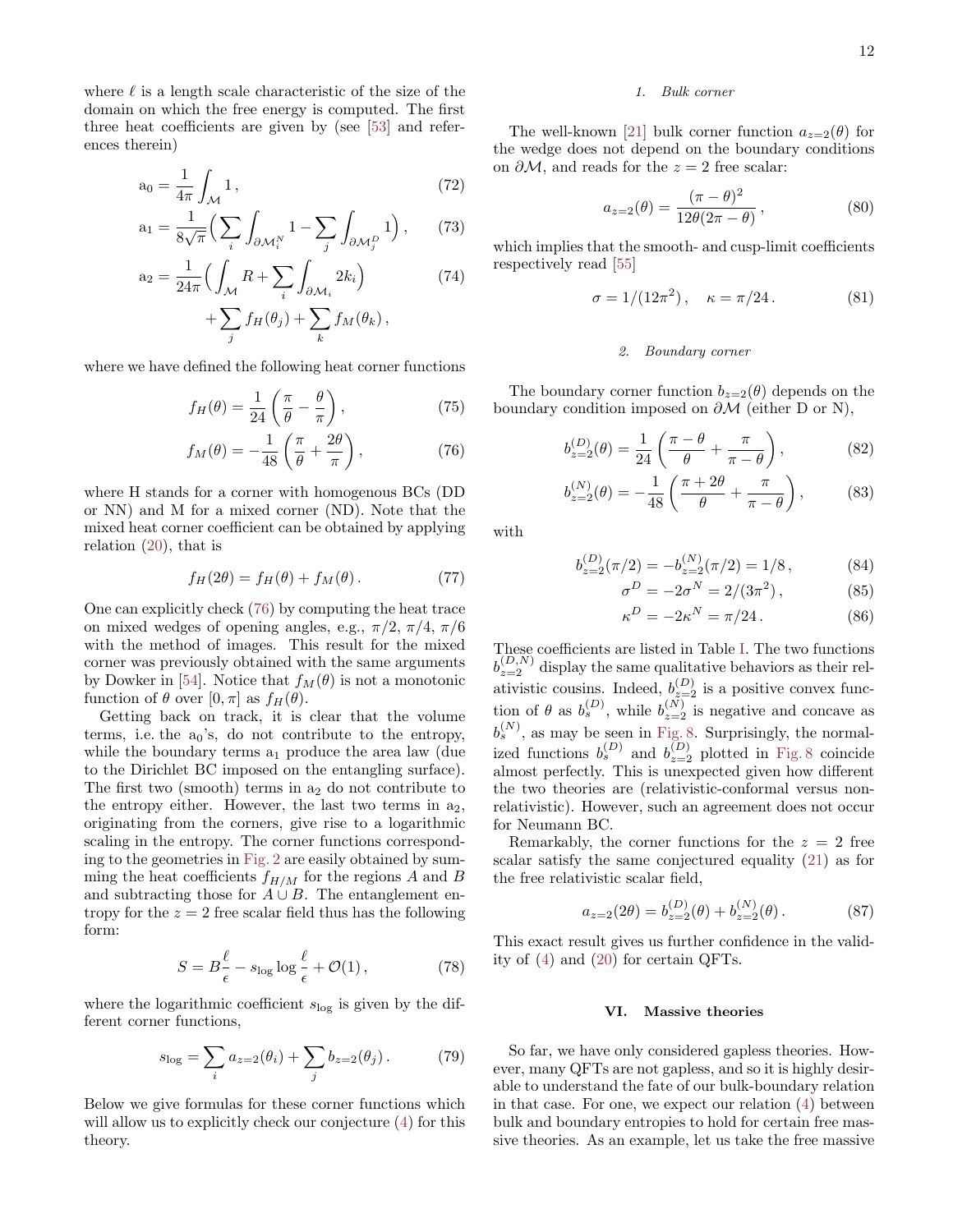

<span id="page-12-1"></span>FIG. 8. Boundary corner entanglement for various theories. The boundary corner functions are normalized in such a way that near  $\theta = \pi/2$  they behave as  $b(\theta \simeq \pi/2) = \pm (\pi/2 - \theta)^2$ . The inset shows a closeup of the positive curves.

scalar field. The arguments presented in Section [II B](#page-1-2) should carry through to the massive case. Indeed, the heat kernel for a massive scalar field is simply obtained form the massless case as  $K^{(m)} = e^{-m^2 s} K^{(m=0)}$ , such that  $K^{(m)} = K_N^{(m)} + K_D^{(m)}$  holds. One could also repeat the treatment for the (half) disk geometry in Section [III A 1](#page-5-0) for the massive case. The Hamiltonian [\(32\)](#page-5-6) with a mass term is obtained by replacing  $k^2 \to k^2 + m^2$ , thus relation [\(36\)](#page-5-4) also holds for free massive scalars.

In the half-space, for a flat entangling surface that intersect orthogonally the physical boundary, the corresponding entanglement entropy can be computed explicitly in any dimensions [\[14\]](#page-16-9). For instance, in 3d one has

$$
S_{D/N}^{(m)} = B \frac{\ell}{\epsilon} \pm \frac{1}{24} \log(\epsilon m) + \cdots, \qquad (88)
$$

which satisfies the bulk-boundary relation [\(4\)](#page-2-2): the logarithms cancel when we add the entropies corresponding to the two boundary conditions. The ellipsis represents terms subleading in  $\epsilon$ ;  $\ell$  is the IR cut-off for the size of the entangling region.

<span id="page-12-0"></span>The case of massive Dirac fermions must be treated with care because gapless edge states can be present on boundaries, which would arise in the description of Chern or  $Z_2$  topological insulators, for instance. These gapless edge modes can affect the entanglement entropy of regions touching the boundary. We leave the discussion of such effects for future work.

#### VII. Conclusion

We studied the quantum entanglement properties of systems in the presence of a physical boundary. We have proposed a bulk-boundary relation  $(4)$  relating the Rényi entropies of certain theories with and without a boundary. Our attention was focused on situations where the entangling surface intersects the boundary of the space. In particular, in three dimensions, this leads to a new type of corners, called boundary corners, from which originates a new kind of universal quantities in the entanglement entropy. These corner-induced logarithmic terms are not to be confused with those arising in the bulk when the entangling surface presents a singularity. For a given theory, the corresponding boundary corner function  $b^{(\mathcal{B})}(\theta)$  depends on the opening angle  $\theta$  of the corner adjacent to the physical boundary and on the boundary conditions  $\beta$ . Our bulk-boundary relation connects the universal bulk and boundary corner terms for a family of theories [\(20\)](#page-4-4). The relation applies for boundary theories with "mixed" BCs, such that for bCFTs the Euler boundary central charge vanishes  $\mathfrak{a} = 0$ , see [\(8\)](#page-2-5). This is the case for free scalars evenly split between Dirichlet and Neumann BCs, as well as free Dirac fermions with mixed BCs, holographic CFTs with an  $\alpha = \pi/2$  BC, and the boundary Extensive Mutual Information Model (bEMI). The later allows a simple geometric calculation of the entanglement entropy in the presence of a flat boundary, and thus constitutes a useful tool.

We also studied the Lifshitz free scalar with dynamical exponent  $z = 2$ . The bulk and boundary corner functions can be computed explicitly, producing remarkably simple functions of the opening angle  $\theta$  for both Dirichlet and Neumann BCs. These functions satisfy the bulkboundary relation [\(20\)](#page-4-4), and behave very similarly to the case of the relativistic scalar. In particular, the Neumann corner function [\(83\)](#page-11-4) is negative for all angles, just as in the relativistic case.

An interesting direction would be to study the relation between the bulk and boundary entanglement entropies of other Lifshitz theories and CFTs, such as the Ising CFT or its  $N > 1$  cousins (generally known as  $O(N)$ ) Wilson-Fisher fixed points). In tour-de-force numerical calculations, the bulk corner function  $a(\theta)$  for angles of  $\pi/2$  was studied on the lattice [\[56](#page-17-31)[–59\]](#page-17-32), and analytically in the large- $N$  limit [\[60\]](#page-17-33). It would be worthwhile to apply these methods to corners adjacent to the boundary, for different boundary conditions.

Our results also generalize to higher dimensions. For instance, we discuss the case of cylindrical entangling regions in  $3 + 1$  dimensions in Appendix [B.](#page-14-0) More interestingly, one could study the case of trihedral vertices, where three planes meet at a point. These vertices lead to a logarithmic contribution to the entanglement entropy for gapless theories, and were studied recently in the bulk for critical states [\[29,](#page-17-4) [61](#page-18-0)[–64\]](#page-18-1), but much remains unknown about their properties. One could examine how the bulk trihedral entropy relates to that of boundary trihedral corners, where the two planes forming the en-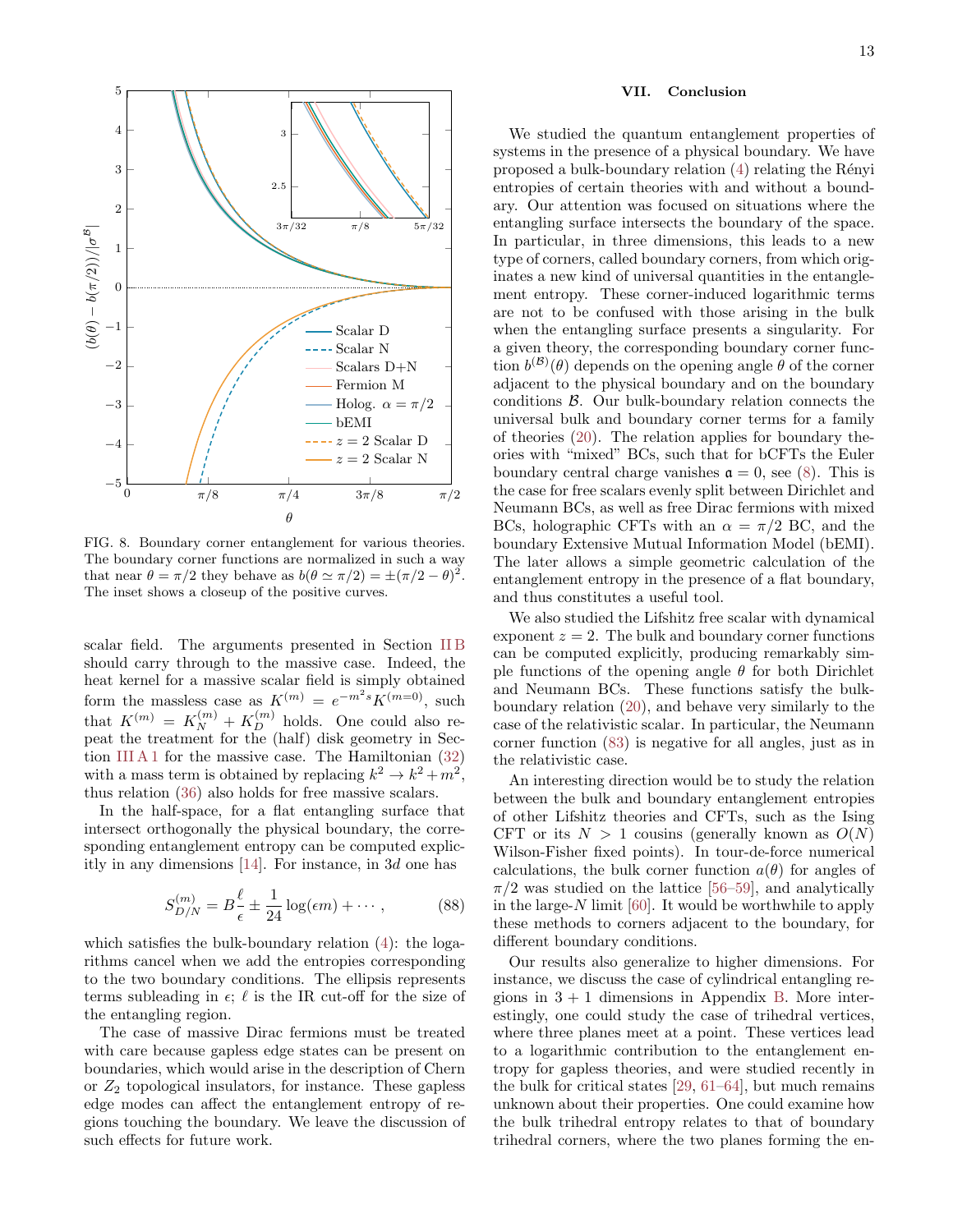tangling surface intersect the flat physical boundary to form a trihedral vertex.

## Acknowledgments

We would like to thank Sergueï Tchoumakov for useful discussions, and his assistance with the computing cluster. We also acknowledge interesting discussions with Jacopo Sisti and Jia Tian. C.B. thanks the Université de Montréal for warm hospitality during the completion of this project. C.B. was supported in part by the National Natural Science Foundation of China (NSFC, Nos. 11335012, 11325522, 11735001), and by a Boya Postdoctoral Fellowship at Peking University. W.W.- K. was funded by the Fondation Courtois, a Discovery Grant from NSERC, a Canada Research Chair, and a "Etablissement de nouveaux chercheurs et de nouvelles ´ chercheuses universitaires" grant from FRQNT. This research was enabled in part by support provided by Calcul Qu´ebec (www.calculquebec.ca) and Compute Canada (www.computecanada.ca).

#### <span id="page-13-0"></span>A. Comments on bulk and boundary charges

Boundary conformal field theories offer a wider bestiary of central charges than conformal field theories. This has of course to be imputed to the presence of the 'b' in bCFT. In three dimensional spacetimes with boundaries, the conformal anomaly no longer vanishes and there are two boundary charges,  $\boldsymbol{\mathfrak{a}}$  and  $\boldsymbol{\mathfrak{c}}$  [\[65,](#page-18-2) [66\]](#page-18-3). The vacuum expectation value of the trace of the stress tensor integrated over the spacetime reads

<span id="page-13-1"></span>
$$
\int_{\mathcal{M}_3} \langle T^{\mu}_{\mu} \rangle = -\frac{\mathfrak{a}}{96} \chi [\partial \mathcal{M}_3] + \frac{c}{256\pi} \int_{\partial \mathcal{M}_3} \text{tr}\,\hat{k}^2, \quad \text{(A1)}
$$

where  $\chi[\partial \mathcal{M}_3]$  is the Euler characteristic of the boundary and  $k_{\mu\nu}$  is the traceless part of the extrinsic curvature tensor of the boundary. The charge  $c$  is independent of boundary conditions, while a for scalars is not. For a free scalar field,  $c = 1$  and  $\mathfrak{a} = \pm 1$  for Dirichlet  $(+)$  and Neumann (−) boundary conditions, and  $c = 2$ ,  $\mathfrak{a} = 0$  for a free Dirac fermion with mixed boundary conditions. Recently [\[42,](#page-17-17) [67\]](#page-18-4), c has been connected to two other boundary charges, namely  $A_T$  and  $c_{nn}$ , where  $c_{nn}$  is the charge in the two-point function of the displacement operator. Then, with eq. [\(49\)](#page-8-6) which relates  $A_T$  to  $C_T$  for free fields, one finds that all the boundary charges presented above, with the exception of  $a$ , are related to the bulk charge  $C_T$ ,

$$
A_T = -\frac{c}{128\pi} = -\frac{\pi}{16}c_{nn} = -\frac{\pi}{12}C_T.
$$
 (A2)

Therefore, only the boundary charge a and the bulk charge  $C_T$  are independent for free fields. One may also wonder if such a relation between  $A_T$  and  $C_T$  exists in higher dimensions. For scalars, fermions and vectors we

find in the literature [\[30,](#page-17-5) [42,](#page-17-17) [68,](#page-18-5) [69\]](#page-18-6)

$$
C_T^s = \frac{d}{d-1} \frac{\Gamma^2(d/2)}{4\pi^d} , \qquad A_T^s = -\frac{\Gamma(d/2)}{2^d \pi^{d/2}(d^2-1)} , \tag{A3}
$$

$$
C_T^f = \frac{2^{\lfloor d/2 \rfloor} d}{8\pi^d} \Gamma^2(d/2), \quad A_T^{f(4d)} = -\frac{1}{40\pi^2}, \quad (A4)
$$

$$
C_T^{v(4d)} = \frac{4}{\pi^4}, \qquad A_T^{v(4d)} = -\frac{1}{20\pi^2}.
$$
 (A5)

For scalars, one gets in  $d$  dimensions

<span id="page-13-2"></span>
$$
A_T = -\frac{2^{2-d} \pi^{d/2}}{d(d+1)\Gamma(d/2)} C_T.
$$
 (A6)

One can check that [\(A6\)](#page-13-2) is actually satisfied for every known values of  $C_T$  and  $A_T$  for free CFTs. As an interacting example, for holographic bCFTs we have in  $d$ dimensions [\[19\]](#page-16-21),

$$
A_{T,E}^{(\alpha)} = -\frac{L_{AdS}^{d-1}}{8\pi G} \left[ \frac{1}{\cos \alpha} {}_2F_1(-1/2, (2-d)/2; 1/2; \cos^2 \alpha) -\frac{\sin^{d-2} \alpha}{\cos \alpha} + \frac{\sqrt{\pi} \Gamma(d/2)}{\Gamma(\frac{d-1}{2})} \right]^{-1}, \qquad (A7)
$$

$$
C_{T,E} = \frac{L_{AdS}^{d-1}}{8\pi G} \frac{(d+1)!}{(d-1)\pi^{d/2}} \frac{1}{\Gamma(d/2)},
$$
(A8)

and it is easy to show that for  $\alpha = \pi/2$  we have

$$
A_{T,E}^{(\pi/2)} = -\frac{2^{2-d}\pi^{d/2}}{d(d+1)\Gamma(d/2)} C_{T,E} ,\qquad (A9)
$$

which is exactly [\(A6\)](#page-13-2).

In  $d = 4$  bCFTs, the conformal anomaly reads [\[7,](#page-16-22) [66\]](#page-18-3)

$$
\int_{\mathcal{M}_4} \langle T \rangle = -\frac{a}{180} \chi [\mathcal{M}_4] + \frac{c}{1920\pi^2} \int_{\mathcal{M}_4} W_{\mu\nu\alpha\beta}^2 \quad (A10) -\frac{b_1}{240\pi^2} \int_{\partial \mathcal{M}_4} \hat{k}^{\mu\nu} W_{\mu n n \nu} + \frac{b_2}{280\pi^2} \int_{\partial \mathcal{M}_4} \text{Tr}\,\hat{k}^3.
$$

The coefficients  $b_1$  and  $b_2$  are new boundary central charges while  $a$  and  $c$  are the well-known bulk charges. Only  $b_2$  depends on boundary conditions as one finds from free fields  $b_1 = c$ . The values of these charges for free fields are given by

$$
a^s = 1, \t a^f = 11, \t a^v = 62, \t (A11)
$$

$$
c^s = 1
$$
,  $c^f = 6$ ,  $c^v = 12$ , (A12)

$$
b_2^{s,D(N)} = 1(7/9), \qquad b_2^f = 5, \qquad b_2^v = 8. \tag{A13}
$$

It is known that  $b_1 = c = 3\pi^4 C_T$  for free fields. In [\[67\]](#page-18-4), it was proven that  $b_1$  is related to the coefficient  $c_{nn}$  in the displacement operator two-point function as  $b_1 = 2\pi^4 c_{nn}$ . Further, in [\[42\]](#page-17-17)  $b_1$  has been connected to  $A_T$  via  $b_1 = -240\pi^2 A_T$ . Thus through this chain of relations for  $b_1$ , we have for free fields

$$
A_T = -\frac{\pi^2}{120}c_{nn} = -\frac{b_1}{240\pi^2} = -\frac{\pi^2}{80}C_T.
$$
 (A14)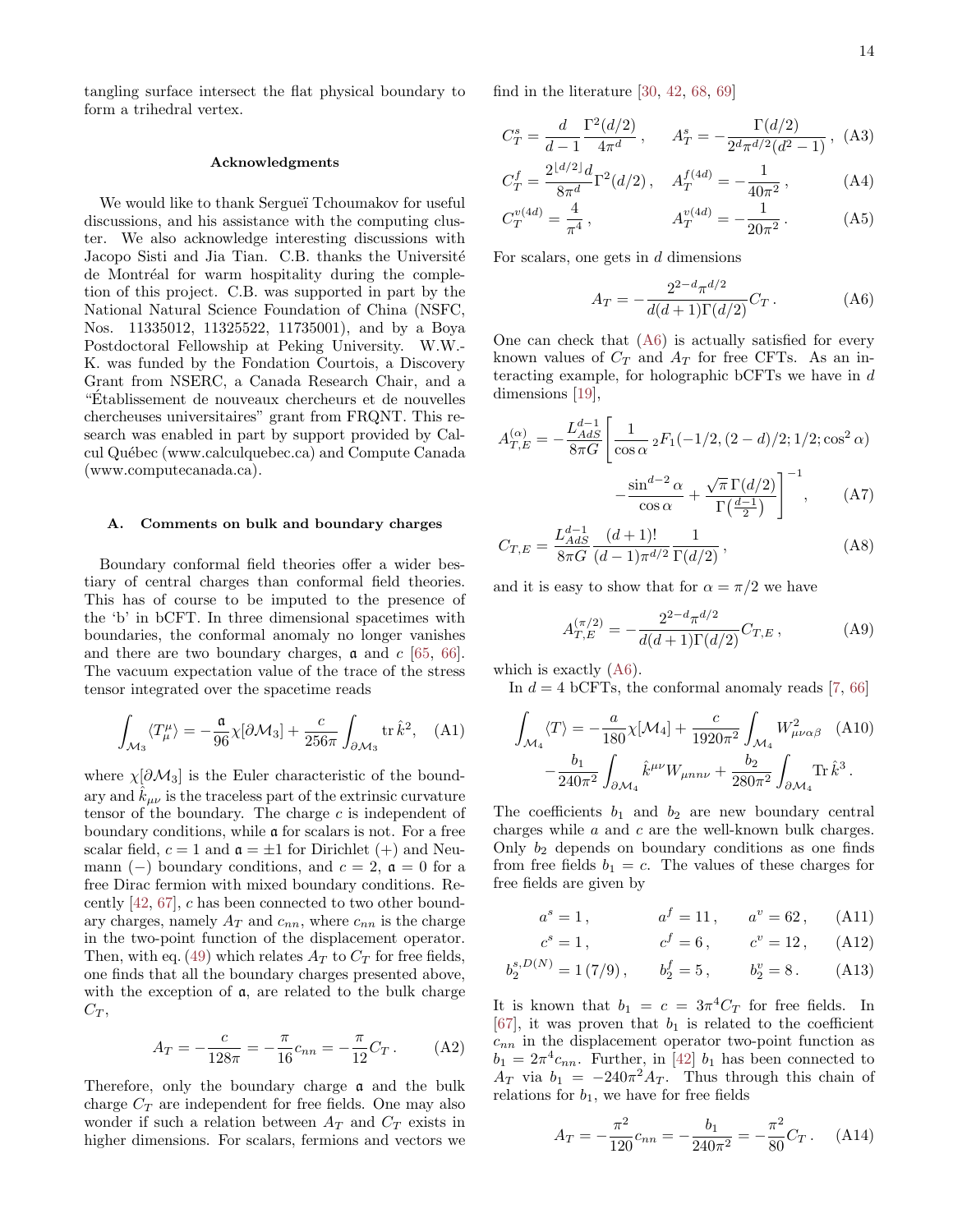The last equality involving  $A_T$  and  $C_T$  is exactly relation [\(A6\)](#page-13-2) for  $d = 4$ . Interestingly, the coefficient  $c_{nn}$  in d dimensions has been related to  $A_T$  in [\[47\]](#page-17-22),

$$
A_T = -\frac{d \pi^{(d-1)/2}}{d-1} \frac{\Gamma(\frac{d-1}{2})}{\Gamma(d+2)} c_{nn}, \qquad (A15)
$$

where  $c_{nn}^s = \frac{\Gamma^2(d/2)}{2\pi^d}$  $\frac{(\alpha/2)}{2\pi^d}$  for free scalars [\[32\]](#page-17-7). Then one can use [\(A6\)](#page-13-2) to predict the value  $c_{nn}^f = \frac{d-1}{4\pi d}$  $\frac{1}{4\pi^d} 2^{\lfloor d/2 \rfloor} \Gamma^2(d/2)$ for fermions in any dimensions. This last expression agrees with the known values for fermions in  $d = 3, 4$ dimensions.

# <span id="page-14-0"></span>B. Cylinders in  $d = 4$  dimensions



<span id="page-14-1"></span>FIG. 9.  $(3+1)$ –dimensional spacetime (time slice). The entangling surface  $\Sigma$  is a two-dimensional cylinder orthogonal to the boundary  $\partial M$ . Their intersection (red) is a circle.

Let us consider the entanglement entropy of a scalar field in a cylinder of length  $L/2$  and radius  $R \ll L$ , anchored orthogonally on the flat boundary of the space  $\partial M$ , as depicted in [Fig.](#page-14-1) [9.](#page-14-1) We use cylindrical coordinates  $(r, \theta, z)$ . We may impose either Dirichlet or Neumann BCs on the boundaries at  $z = 0$ ,  $L/2$ . In a similar manner as for the disk, we can dimensionally reduce our problem from  $3+1$  to  $1+1$  dimensions. To that end, the fields are decomposed in angular and axial modes as

$$
\varphi(r,\theta,z) = \frac{1}{\sqrt{r}} \sum_{kl} f_{kl}(\theta,z) \varphi_{kl}(r), \quad (B1)
$$

$$
\pi(r,\theta,z) = \frac{1}{\sqrt{r}} \sum_{kl} f_{kl}(\theta,z) \,\pi_{kl}(r) , \qquad (B2)
$$

where  $f_{kl}(\theta, z)$  is a set of orthonormal functions which depend on the BCs such that

$$
f_{kl}^{(D)}(\theta, z) = \frac{1}{\sqrt{\pi L}} e^{il\theta} \sin(2\pi kz/L), \quad k = 1, 2, \cdots, \quad (B3)
$$

$$
f_{kl}^{(N)}(\theta, z) = \frac{1}{\sqrt{\pi L}} e^{il\theta} \cos(2\pi kz/L), \quad k = 0, 1, \cdots, \text{ (B4)}
$$

and  $l \in \mathbb{Z}$ . The Hamiltonian can then be written as  $H = \sum_{kl} H_{kl}$ , where

$$
H_{kl} = \frac{1}{2} \int dr \left( \pi_{kl}^2 + r \partial_r \left( \frac{\varphi_{kl}}{\sqrt{r}} \right)^2 + \left( \frac{l^2}{r^2} + \omega_k^2 \right) \varphi_{kl}^2 \right),\tag{B5}
$$

and  $\omega_k = 2\pi k/L$ . The entanglement entropies for Dirichlet and Neumann BCs are thus given by

$$
S_{\text{cyl}}^{(D)}(R) = \sum_{l=-\infty}^{\infty} \sum_{k=1}^{\infty} S_{kl},
$$
 (B6)

$$
S_{\text{cyl}}^{(N)}(R) = \sum_{l=-\infty}^{\infty} \sum_{k=0}^{\infty} S_{kl} , \qquad (B7)
$$

where  $S_{kl}$  is the entropy associated to  $H_{kl}$ .

Now, we want to compute the entanglement entropy of a cylinder of length L and radius  $R \ll L$  (no boundary here). It is convenient to compactify the direction z by imposing periodic BCs  $z = z + L$  and decompose the fields on axial and angular modes with eigenfunctions  $f_{kl}(\theta, z) = \frac{1}{\sqrt{2\pi L}} e^{il\theta} e^{i\tilde{2}\pi kz/L}$ , where  $k, l \in \mathbb{Z}$ . The entanglement entropy of a cylinder is thus given by

$$
S_{\text{cyl}}(R) = \sum_{k,l=-\infty}^{\infty} S_{kl},
$$
 (B8)

which can be written as

<span id="page-14-4"></span>
$$
S_{\rm cyl}(R) = S_{\rm cyl}^{(D)}(R) + S_{\rm cyl}^{(N)}(R) , \qquad (B9)
$$

as for the disk case.

Again, it is interesting that the difference between the entanglement entropy for Dirichlet and Neumann BCs is the presence of the  $k = 0$  mode in the latter. One further notices that the entropy associated to this mode is in fact the entropy of a scalar field in a disk of radius  $R$  in  $2+1$ dimensions [\(35\)](#page-5-2), and we have

<span id="page-14-2"></span>
$$
S_{\text{cyl}}^{(N)}(R) = S_{\text{cyl}}^{(D)}(R) + S_{\text{disk}}(R). \tag{B10}
$$

The equality [\(B10\)](#page-14-2) yields the following relation for the logarithmic contributions  $s_{\text{cyl}}$ :

<span id="page-14-3"></span>
$$
s_{\text{cyl}}^{(N)} = s_{\text{cyl}}^{(D)},\tag{B11}
$$

as there is no logarithmic contribution for the disk in  $2+1$ dimensions. Equation [\(B11\)](#page-14-3) is actually the expected result for the cylinder. In a flat four-dimensional spacetime with a flat boundary  $\partial M$ , the logarithmic term in the entanglement entropy for an entangling surface  $\Sigma$  intersecting orthogonally the boundary is given by [\[70,](#page-18-7) [71\]](#page-18-8)

$$
s_{\log} = \frac{a}{180} \chi[\Sigma] + \frac{c}{240\pi} \int_{\Sigma} \text{tr} \,\hat{k}_i^2 \,.
$$

The first term is the Euler characteristic of  $\Sigma$  and  $(\hat{k}_i)_{\mu\nu}$ is the traceless part of the extrinsic curvature of  $\Sigma$  as embedded in the four-dimensional spacetime. The central charges a and c do not depend on the BCs. The Euler characteristic of a cylinder (with a geodesic boundary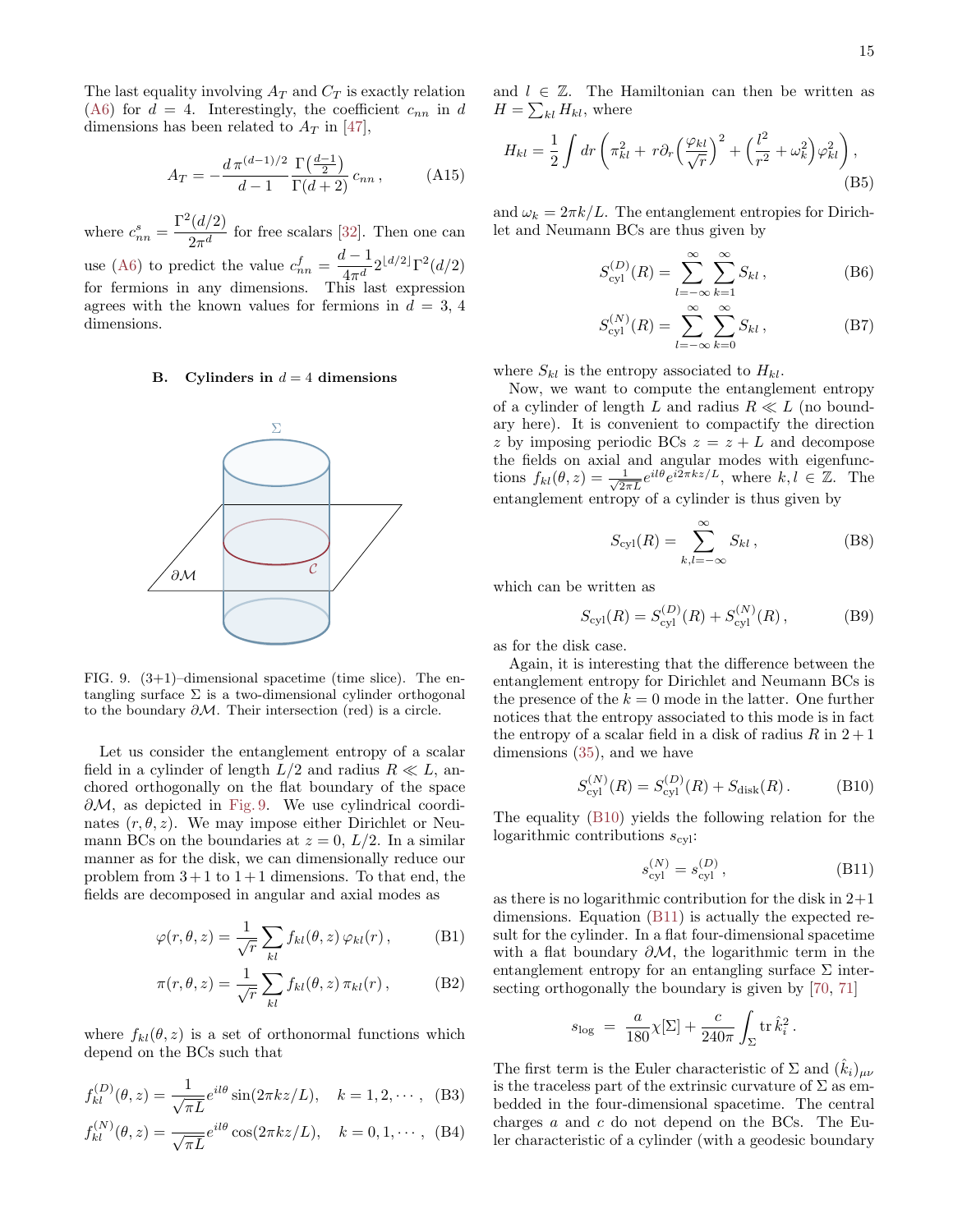or none) is zero and only the c-part in the logarithmic contribution remains.

A similar calculation for an hemisphere would yield the same relations as [\(B9\)](#page-14-4) and [\(B11\)](#page-14-3), only for the (hemi)sphere, it is the a-part that is non-vanishing. Note that  $\chi$ [sphere] = 2 and  $\chi$ [hemisphere] = 1.

## <span id="page-15-0"></span>C. Implementation of boundary conditions for the discretized scalar field

The continuum Hamiltonian of a free massless scalar field in  $1 + 1$  spacetime dimensions is

$$
H = \frac{1}{2} \int dx \left( \pi^2 + \phi(-\partial_x^2)\phi \right) , \qquad (C1)
$$

In the discrete case, the fields are evaluated at a lattice site  $i \in [1, N]$  such that  $\phi(x) \to \phi(x_i) \equiv \phi_i$  and  $\pi(x) \to \pi(x_i) \equiv \pi_i$ . The above Hamiltonian is thus replaced by

<span id="page-15-2"></span>
$$
H = \frac{1}{2} \left( \pi^T \pi + \phi^T K \phi \right) , \qquad (C2)
$$

where  $\phi^{T} = (\phi_1, \phi_2, \cdots, \phi_N), \pi^{T} = (\pi_1, \pi_2, \cdots, \pi_N),$  and the matrix  $K$  is the discretized version of the spatial laplacian operator  $-\partial_x^2$ . In the static case, the Hamiltonian [\(C2\)](#page-15-2) yields the equations of motion

<span id="page-15-4"></span>
$$
K\phi = 0, \t\t(C3)
$$

with specified boundary conditions at both ends of the lattice. Since we are considering a scalar field, its discrete counter-part is the harmonic chain with nearest neighbors interactions. The equation of motion for the oscillator  $\phi_i$  reads:

$$
-\phi_{i-1} + 2\phi_i - \phi_{i+1} = 0, \qquad (C4)
$$

One should however take the boundary conditions into account in the equations of motion of  $\phi_1$  and  $\phi_N$ . In order to implement boundary conditions on a discrete domain, we first introduce fictitious degrees of freedom,  $\phi_0$  and  $\phi_{N+1}$ . The equations of motion for  $\phi_1$  and  $\phi_N$ are

<span id="page-15-3"></span>
$$
-\phi_0 + 2\phi_1 - \phi_2 = 0, \qquad (C5)
$$

$$
-\phi_{N-1} + 2\phi_N - \phi_{N+1} = 0, \qquad (C6)
$$

but we can get rid of the extra  $\phi_0$  and  $\phi_{N+1}$  by substituting in  $(C5)$  and  $(C6)$  boundary conditions such as

$$
Periodic: \phi_0 = \phi_N, \qquad (C7)
$$

Dirichlet : 
$$
\phi_0 = 0
$$
, (C8)

$$
Neumann: \phi_1 - \phi_0 = 0, \qquad (C9)
$$

at  $i = 0$ , and similarly at  $i = N + 1$ . Then, the equations of motion including the boundary conditions are put in the vector form [\(C3\)](#page-15-4), from which one can read off the

matrix  $K$ . For example, with Dirichlet/Neumann BC on the left/right end, K is a tridiagonal  $N \times N$  matrix,

$$
K_{DN} = \begin{pmatrix} 2 & -1 & & & \\ -1 & 2 & -1 & & \\ & \ddots & \ddots & \ddots & \\ & & -1 & 2 & -1 \\ & & & -1 & 1 \end{pmatrix} .
$$
 (C10)

The matrix K has eigenvectors  $v_{i,j}$  (*i* labels the components of jth eigenvector) and eigenvalues  $\omega_j^2 = 4 \sin^2 (k_j/2)$  where  $k_j$  depends on the BCs:

$$
P: k_j = \frac{2\pi j}{N}, \qquad v_{i,j} = \frac{1}{\sqrt{N}} \exp(ik_j i), \qquad (C11)
$$

DD: 
$$
k_j = \frac{i\pi}{N+1}
$$
,  $v_{i,j} = \sqrt{\frac{2}{N+1}}\sin(k_j i)$ , (C12)

NN: 
$$
k_j = \frac{\pi(j-1)}{N}
$$
,  $v_{i,j} = \sqrt{\frac{2-\delta_{j,1}}{N}} \cos[k_j(i-1/2)],$  (C13)

DN: 
$$
k_j = \frac{\pi(2j-1)}{2N+1}
$$
,  $v_{i,j} = \sqrt{\frac{2}{N+1/2}} \sin(k_j i)$ , (C14)

ND: 
$$
k_j = \frac{\pi(2j-1)}{2N+1}
$$
,  $v_{i,j} = \sqrt{\frac{2}{N+1/2}} \cos[k_j(i-1/2)]$ , (C15)

Finally, we obtain the groundstate correlation functions for the scalar field on the lattice as

$$
\langle \phi_i \phi_j \rangle = \frac{1}{2} K_{ij}^{-1/2} = \frac{1}{2} \sum_n \omega_n^{-1} v_{i,n} v_{j,n}^{\dagger} , \quad \text{(C16)}
$$

$$
\langle \pi_i \pi_j \rangle = \frac{1}{2} K_{ij}^{1/2} = \frac{1}{2} \sum_n \omega_n v_{i,n} v_{j,n}^\dagger. \tag{C17}
$$

<span id="page-15-1"></span>Note that for a massive field we have  $\omega_n^2 \to \omega_n^2 + m^2$ .

# D. High precision ansatz for the scalar bulk corner function

We present in this appendix the high precision ansatz of [\[40\]](#page-17-15) for the scalar bulk corner function  $a_n(\theta)$ , where n is the Rényi index. This ansatz takes the form:

$$
a_n(\theta) \simeq \sum_{p=1}^{M} \sigma_n^{(p-1)} (\theta - \pi)^{2p} + \frac{2\kappa_n}{\pi^{2M+1}} \frac{(\theta - \pi)^{2(M+1)}}{\theta(2\pi - \theta)},
$$
(D1)

where  $M$  corresponds to the number of smooth limit coefficients  $\sigma_n^{(p-1)}$  used  $(\sigma_n^{(0)} \equiv \sigma_n)$ . We refer the reader to [\[35\]](#page-17-10) for the details regarding the expansion of the corner function in the nearly smooth limit. We give below the coefficients  $\sigma_n^{(p-1)}$  up to  $p = 8$  ( $M = 8$ ) for  $n = 1, 2$  found in [\[35,](#page-17-10) [40\]](#page-17-15). For the cusp limit coefficients, the value of  $\kappa \equiv \kappa_1$  is reported below eq. [\(25\)](#page-5-5), while the  $n = 2$  one may be found in [\[34\]](#page-17-9),  $\kappa_2 = 0.0227998$ .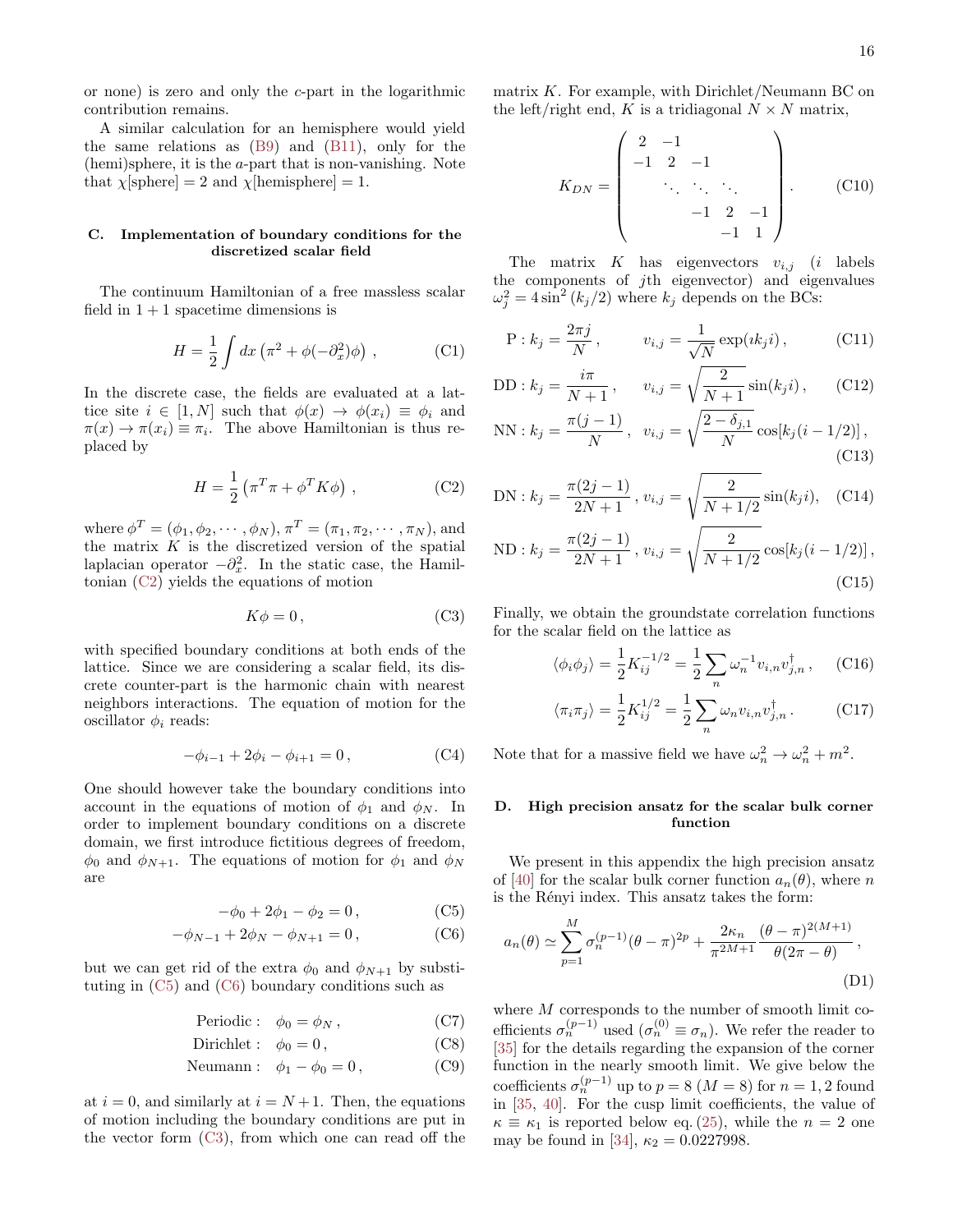| $\boldsymbol{n}$                | 1                             | $\mathfrak{D}$          |  |  |
|---------------------------------|-------------------------------|-------------------------|--|--|
| $\sigma_n$                      | 1<br>256                      | 1<br>$48\pi^2$          |  |  |
| $\sigma_n^{(1)}$                | $20 + 3\pi^2$<br>$18432\pi^2$ | $5+\pi^2$<br>$960\pi^4$ |  |  |
| $\sigma_n^{(2)} \times 10^5$    | 2.67327749                    | 1.55767377              |  |  |
| $\sigma_n^{(3)} \times 10^6$    | 2.70080311                    | 1.56206308              |  |  |
| $\sigma_n^{(4)} \times 10^7$    | 2.72879243                    | 1.57369200              |  |  |
| $\sigma_n^{(5)} \times 10^8$    | 2.75578382                    | 1.58861117              |  |  |
| $\sigma_n^{(6)} \times 10^9$    | 2.78590964                    | 1.60561386              |  |  |
| $\sigma_n^{(7)} \times 10^{10}$ | 2.81790229                    | 1.62402979              |  |  |

<span id="page-16-0"></span>TABLE III. Smooth limit coefficients for the scalar bulk corner function  $a_n(\theta)$  [\[40\]](#page-17-15).

- <span id="page-16-1"></span>[1] X. Wen, Quantum Field Theory of Many-Body Systems: From the Origin of Sound to an Origin of Light and Electrons. Oxford Graduate Texts. OUP Oxford, 2007. <https://books.google.ca/books?id=1fxpPgAACAAJ>.
- <span id="page-16-2"></span>[2] H. W. Diehl, "The Theory of boundary critical phenomena," [Int. J. Mod. Phys.](http://dx.doi.org/10.1142/S0217979297001751) B11 (1997) 3503–3523, [arXiv:cond-mat/9610143 \[cond-mat\]](http://arxiv.org/abs/cond-mat/9610143).
- <span id="page-16-3"></span>[3] P. Calabrese and J. L. Cardy, "Entanglement entropy" and quantum field theory," [J. Stat. Mech.](http://dx.doi.org/10.1088/1742-5468/2004/06/P06002) 0406 (2004) [P06002,](http://dx.doi.org/10.1088/1742-5468/2004/06/P06002) [arXiv:hep-th/0405152 \[hep-th\]](http://arxiv.org/abs/hep-th/0405152).
- <span id="page-16-14"></span>[4] P. Calabrese and J. Cardy, "Entanglement entropy and conformal field theory," J. Phys. A42 [\(2009\) 504005,](http://dx.doi.org/10.1088/1751-8113/42/50/504005) [arXiv:0905.4013 \[cond-mat.stat-mech\]](http://arxiv.org/abs/0905.4013).
- <span id="page-16-17"></span>[5] N. Laflorencie, E. S. Sorensen, M.-S. Chang, and I. Affleck, "Boundary Effects in the Critical Scaling of Entanglement Entropy in 1D Systems," [Phys. Rev. Lett.](http://dx.doi.org/10.1103/PhysRevLett.96.100603) 96 [no. 10, \(2006\) 100603,](http://dx.doi.org/10.1103/PhysRevLett.96.100603) [cond-mat/0512475](http://arxiv.org/abs/cond-mat/0512475).
- <span id="page-16-18"></span>[6] I. Affleck, N. Laflorencie, and E. S. Sorensen, "Entanglement entropy in quantum impurity systems and systems with boundaries," [J. Phys. A: Math.](http://dx.doi.org/10.1088/1751-8113/42/50/504009) Theor. 42 [no. 50, \(2009\) 504009,](http://dx.doi.org/10.1088/1751-8113/42/50/504009) [arXiv:0906.1809](http://arxiv.org/abs/0906.1809) [\[cond-mat.stat-mech\]](http://arxiv.org/abs/0906.1809).
- <span id="page-16-22"></span>[7] C. P. Herzog, K.-W. Huang, and K. Jensen, "Universal Entanglement and Boundary Geometry in Conformal Field Theory," JHEP 01 [\(2016\) 162,](http://dx.doi.org/10.1007/JHEP01(2016)162) [arXiv:1510.00021](http://arxiv.org/abs/1510.00021) [\[hep-th\]](http://arxiv.org/abs/1510.00021).
- <span id="page-16-8"></span>[8] D. V. Fursaev and S. N. Solodukhin, "Anomalies, entropy and boundaries," Phys. Rev. D93 [no. 8, \(2016\)](http://dx.doi.org/10.1103/PhysRevD.93.084021) [084021,](http://dx.doi.org/10.1103/PhysRevD.93.084021) [arXiv:1601.06418 \[hep-th\]](http://arxiv.org/abs/1601.06418).
- <span id="page-16-4"></span>[9] H. Casini, I. S. Landea, and G. Torroba, "The g-theorem and quantum information theory," [JHEP](http://dx.doi.org/10.1007/JHEP10(2016)140) 10 [\(2016\) 140,](http://dx.doi.org/10.1007/JHEP10(2016)140) [arXiv:1607.00390 \[hep-th\]](http://arxiv.org/abs/1607.00390).
- <span id="page-16-5"></span>[10] R. C. Myers and A. Sinha, "Seeing a c-theorem with holography," Phys. Rev. D 82 [no. 4, \(2010\) 046006,](http://dx.doi.org/10.1103/PhysRevD.82.046006) [arXiv:1006.1263 \[hep-th\]](http://arxiv.org/abs/1006.1263).
- [11] R. C. Myers and A. Sinha, "Holographic c-theorems in arbitrary dimensions," [Journal of High Energy Physics](http://dx.doi.org/10.1007/JHEP01(2011)125) 2011 [\(2011\) 125,](http://dx.doi.org/10.1007/JHEP01(2011)125) [arXiv:1011.5819 \[hep-th\]](http://arxiv.org/abs/1011.5819).
- <span id="page-16-6"></span>[12] H. Casini and M. Huerta, "On the RG running of the entanglement entropy of a circle," [Phys. Rev.](http://dx.doi.org/10.1103/PhysRevD.85.125016) D85 [\(2012\) 125016,](http://dx.doi.org/10.1103/PhysRevD.85.125016) [arXiv:1202.5650 \[hep-th\]](http://arxiv.org/abs/1202.5650).
- <span id="page-16-7"></span>[13] H. Casini, I. Salazar Landea, and G. Torroba, "Irreversibility in quantum field theories with boundaries," JHEP 04 [\(2019\) 166,](http://dx.doi.org/10.1007/JHEP04(2019)166) [arXiv:1812.08183](http://arxiv.org/abs/1812.08183) [\[hep-th\]](http://arxiv.org/abs/1812.08183).
- <span id="page-16-9"></span>[14] C. Berthiere and S. N. Solodukhin, "Boundary effects in entanglement entropy," [Nucl. Phys.](http://dx.doi.org/10.1016/j.nuclphysb.2016.07.029) B910 (2016) [823–841,](http://dx.doi.org/10.1016/j.nuclphysb.2016.07.029) [arXiv:1604.07571 \[hep-th\]](http://arxiv.org/abs/1604.07571).
- <span id="page-16-10"></span>[15] C. Berthiere, "Boundary-corner entanglement for free bosons," Phys. Rev. B99 [no. 16, \(2019\) 165113,](http://dx.doi.org/10.1103/PhysRevB.99.165113) [arXiv:1811.12875 \[cond-mat.str-el\]](http://arxiv.org/abs/1811.12875).
- <span id="page-16-11"></span>[16] T. Takayanagi, "Holographic Dual of BCFT," [Phys.](http://dx.doi.org/10.1103/PhysRevLett.107.101602) Rev. Lett. 107 [\(2011\) 101602,](http://dx.doi.org/10.1103/PhysRevLett.107.101602) arXiv: 1105.5165 [\[hep-th\]](http://arxiv.org/abs/1105.5165).
- [17] M. Fujita, T. Takayanagi, and E. Tonni, "Aspects of AdS/BCFT," JHEP 11 [\(2011\) 043,](http://dx.doi.org/10.1007/JHEP11(2011)043) [arXiv:1108.5152](http://arxiv.org/abs/1108.5152) [\[hep-th\]](http://arxiv.org/abs/1108.5152).
- <span id="page-16-20"></span>[18] A. Faraji Astaneh, C. Berthiere, D. Fursaev, and S. N. Solodukhin, "Holographic calculation of entanglement entropy in the presence of boundaries," [Phys. Rev.](http://dx.doi.org/10.1103/PhysRevD.95.106013) D95 [no. 10, \(2017\) 106013,](http://dx.doi.org/10.1103/PhysRevD.95.106013) [arXiv:1703.04186 \[hep-th\]](http://arxiv.org/abs/1703.04186).
- <span id="page-16-21"></span>[19] D. Seminara, J. Sisti, and E. Tonni, "Corner contributions to holographic entanglement entropy in  $AdS_4/BCFT_3$ ," *JHEP* 11 [\(2017\) 076,](http://dx.doi.org/10.1007/JHEP11(2017)076) [arXiv:1708.05080 \[hep-th\]](http://arxiv.org/abs/1708.05080).
- <span id="page-16-12"></span>[20] D. Seminara, J. Sisti, and E. Tonni, "Holographic entanglement entropy in  $AdS_4/BCFT_3$  and the Willmore functional," JHEP 08 [\(2018\) 164,](http://dx.doi.org/10.1007/JHEP08(2018)164) [arXiv:1805.11551 \[hep-th\]](http://arxiv.org/abs/1805.11551).
- <span id="page-16-13"></span>[21] E. Fradkin and J. E. Moore, "Entanglement entropy of 2D conformal quantum critical points: hearing the shape of a quantum drum," [Phys. Rev. Lett.](http://dx.doi.org/10.1103/PhysRevLett.97.050404) 97 (2006) [050404,](http://dx.doi.org/10.1103/PhysRevLett.97.050404) [arXiv:cond-mat/0605683 \[cond-mat.str-el\]](http://arxiv.org/abs/cond-mat/0605683).
- <span id="page-16-15"></span>[22] H.-Q. Zhou, T. Barthel, J. O. Fjærestad, and U. Schollwöck, "Entanglement and boundary critical phenomena," Phys. Rev. A 74 [no. 5, \(2006\) 050305,](http://dx.doi.org/10.1103/PhysRevA.74.050305) [arXiv:cond-mat/0511732 \[cond-mat.str-el\]](http://arxiv.org/abs/cond-mat/0511732).
- <span id="page-16-16"></span>[23] I. Affleck and A. W. W. Ludwig, "Universal noninteger 'ground state degeneracy' in critical quantum systems," [Phys. Rev. Lett.](http://dx.doi.org/10.1103/PhysRevLett.67.161) **67** (1991) 161-164.
- <span id="page-16-19"></span>[24] M. Fagotti and P. Calabrese, "Universal parity effects in the entanglement entropy of XX chains with open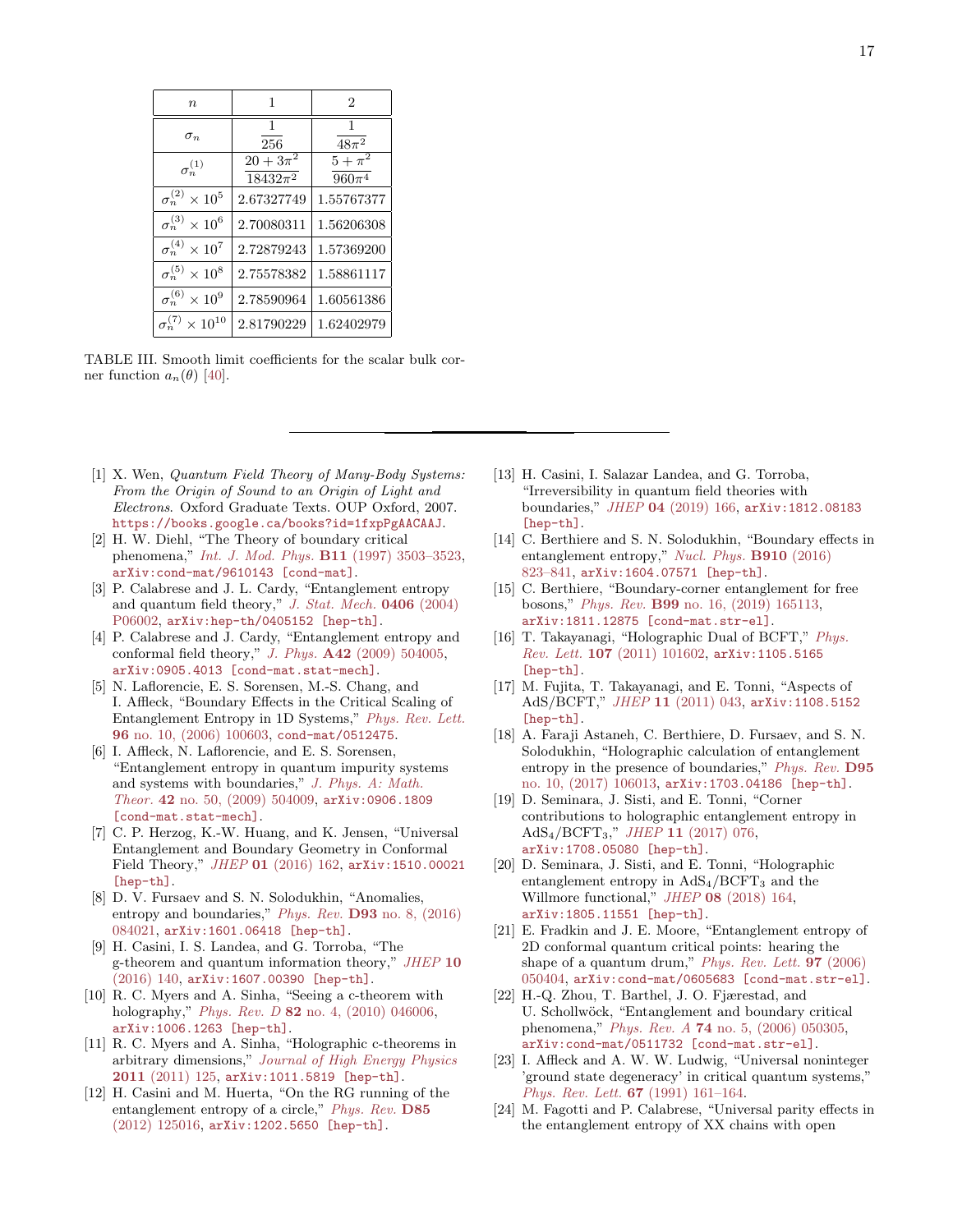boundary conditions," [J. Stat. Mech.](http://dx.doi.org/10.1088/1742-5468/2011/01/P01017) 1101 (2011) [P01017,](http://dx.doi.org/10.1088/1742-5468/2011/01/P01017) [arXiv:1010.5796 \[cond-mat.stat-mech\]](http://arxiv.org/abs/1010.5796).

- <span id="page-17-0"></span>[25] T. Hirata and T. Takayanagi, "AdS/CFT and strong subadditivity of entanglement entropy," [JHEP](http://dx.doi.org/10.1088/1126-6708/2007/02/042) 02 [\(2007\) 042,](http://dx.doi.org/10.1088/1126-6708/2007/02/042) [arXiv:hep-th/0608213 \[hep-th\]](http://arxiv.org/abs/hep-th/0608213).
- <span id="page-17-1"></span>[26] P. Bueno, R. C. Myers, and W. Witczak-Krempa, "Universality of corner entanglement in conformal field theories," [Phys. Rev. Lett.](http://dx.doi.org/10.1103/PhysRevLett.115.021602) 115 (2015) 021602, [arXiv:1505.04804](http://arxiv.org/abs/1505.04804).
- <span id="page-17-2"></span>[27] P. Bueno and R. C. Myers, "Corner contributions to holographic entanglement entropy," JHEP 08 [\(2015\)](http://dx.doi.org/10.1007/JHEP08(2015)068) [068,](http://dx.doi.org/10.1007/JHEP08(2015)068) [arXiv:1505.07842 \[hep-th\]](http://arxiv.org/abs/1505.07842).
- <span id="page-17-3"></span>[28] T. Faulkner, R. G. Leigh, and O. Parrikar, "Shape Dependence of Entanglement Entropy in Conformal Field Theories," JHEP 04 [\(2016\) 088,](http://dx.doi.org/10.1007/JHEP04(2016)088) [arXiv:1511.05179 \[hep-th\]](http://arxiv.org/abs/1511.05179).
- <span id="page-17-4"></span>[29] W. Witczak-Krempa, "Entanglement susceptibilities and universal geometric entanglement entropy," [Phys.](http://dx.doi.org/10.1103/PhysRevB.99.075138) Rev. B 99 [no. 7, \(2019\) 075138,](http://dx.doi.org/10.1103/PhysRevB.99.075138) [arXiv:1810.07209](http://arxiv.org/abs/1810.07209) [\[cond-mat.str-el\]](http://arxiv.org/abs/1810.07209).
- <span id="page-17-5"></span>[30] P. Deutsch, D. and Candelas, "Boundary effects in quantum field theory," [Phys. Rev. D](http://dx.doi.org/10.1103/PhysRevD.20.3063) 20 (Dec, 1979) [3063–3080.](http://dx.doi.org/10.1103/PhysRevD.20.3063)
- <span id="page-17-6"></span>[31] H. Luckock, "Mixed boundary conditions in quantum field theory," J. Math. Phys. 32 [\(1991\) 1755–1766.](http://dx.doi.org/10.1063/1.529238)
- <span id="page-17-7"></span>[32] D. M. McAvity and H. Osborn, "Energy momentum tensor in conformal field theories near a boundary," Nucl. Phys. B406 [\(1993\) 655–680,](http://dx.doi.org/10.1016/0550-3213(93)90005-A) [arXiv:hep-th/9302068 \[hep-th\]](http://arxiv.org/abs/hep-th/9302068).
- <span id="page-17-8"></span>[33] C. P. Herzog and K.-W. Huang, "Boundary Conformal Field Theory and a Boundary Central Charge," [arXiv:1707.06224 \[hep-th\]](http://arxiv.org/abs/1707.06224).
- <span id="page-17-9"></span>[34] P. Bueno, R. C. Myers, and W. Witczak-Krempa, "Universal corner entanglement from twist operators," JHEP 09 [\(2015\) 091,](http://dx.doi.org/10.1007/JHEP09(2015)091) [arXiv:1507.06997 \[hep-th\]](http://arxiv.org/abs/1507.06997).
- <span id="page-17-10"></span>[35] H. Casini and M. Huerta, "Entanglement entropy in free quantum field theory," [J. Phys.](http://dx.doi.org/10.1088/1751-8113/42/50/504007) A42 (2009) [504007,](http://dx.doi.org/10.1088/1751-8113/42/50/504007) [arXiv:0905.2562 \[hep-th\]](http://arxiv.org/abs/0905.2562).
- <span id="page-17-11"></span>[36] H. Casini and M. Huerta, "Universal terms for the entanglement entropy in 2+1 dimensions," [Nucl. Phys.](http://dx.doi.org/10.1016/j.nuclphysb.2006.12.012) B764 [\(2007\) 183–201,](http://dx.doi.org/10.1016/j.nuclphysb.2006.12.012) [arXiv:hep-th/0606256](http://arxiv.org/abs/hep-th/0606256) [\[hep-th\]](http://arxiv.org/abs/hep-th/0606256).
- <span id="page-17-12"></span>[37] H. Casini, M. Huerta, and L. Leitao, "Entanglement entropy for a Dirac fermion in three dimensions: Vertex contribution," Nucl. Phys. B814 [\(2009\) 594–609,](http://dx.doi.org/10.1016/j.nuclphysb.2009.02.003) [arXiv:0811.1968 \[hep-th\]](http://arxiv.org/abs/0811.1968).
- <span id="page-17-13"></span>[38] J. S. Dowker, "Entanglement entropy for odd spheres," [arXiv:1012.1548 \[hep-th\]](http://arxiv.org/abs/1012.1548).
- <span id="page-17-14"></span>[39] J. S. Dowker, "Entanglement entropy for even spheres," [arXiv:1009.3854 \[hep-th\]](http://arxiv.org/abs/1009.3854).
- <span id="page-17-15"></span>[40] J. Helmes, L. E. Hayward Sierens, A. Chandran, W. Witczak-Krempa, and R. G. Melko, "Universal corner entanglement of Dirac fermions and gapless bosons from the continuum to the lattice," [Phys. Rev.](http://dx.doi.org/10.1103/PhysRevB.94.125142) B94 [no. 12, \(2016\) 125142,](http://dx.doi.org/10.1103/PhysRevB.94.125142) [arXiv:1606.03096](http://arxiv.org/abs/1606.03096) [\[cond-mat.str-el\]](http://arxiv.org/abs/1606.03096).
- <span id="page-17-16"></span>[41] C. De Nobili, A. Coser, and E. Tonni, "Entanglement negativity in a two dimensional harmonic lattice: Area law and corner contributions," [J. Stat. Mech.](http://dx.doi.org/10.1088/1742-5468/2016/08/083102) 1608 [no. 8, \(2016\) 083102,](http://dx.doi.org/10.1088/1742-5468/2016/08/083102) [arXiv:1604.02609 \[stat-mech\]](http://arxiv.org/abs/1604.02609).
- <span id="page-17-17"></span>[42] R.-X. Miao and C.-S. Chu, "Universality for Shape Dependence of Casimir Effects from Weyl Anomaly," JHEP 03 [\(2018\) 046,](http://dx.doi.org/10.1007/JHEP03(2018)046) [arXiv:1706.09652 \[hep-th\]](http://arxiv.org/abs/1706.09652).
- <span id="page-17-18"></span>[43] R.-X. Miao, "Holographic BCFT with Dirichlet Boundary Condition," JHEP 02 [\(2019\) 025,](http://dx.doi.org/10.1007/JHEP02(2019)025)

[arXiv:1806.10777 \[hep-th\]](http://arxiv.org/abs/1806.10777).

- <span id="page-17-19"></span>[44] S. Ryu and T. Takayanagi, "Holographic derivation of entanglement entropy from AdS/CFT," [Phys. Rev. Lett.](http://dx.doi.org/10.1103/PhysRevLett.96.181602) 96 [\(2006\) 181602,](http://dx.doi.org/10.1103/PhysRevLett.96.181602) [arXiv:hep-th/0603001 \[hep-th\]](http://arxiv.org/abs/hep-th/0603001).
- <span id="page-17-20"></span>[45] R. C. Myers and A. Singh, "Entanglement Entropy for Singular Surfaces," JHEP 09 [\(2012\) 013,](http://dx.doi.org/10.1007/JHEP09(2012)013) [arXiv:1206.5225 \[hep-th\]](http://arxiv.org/abs/1206.5225).
- <span id="page-17-21"></span>[46] M. Alishahiha and R. Fareghbal, "Boundary CFT from Holography," Phys. Rev. D84 [\(2011\) 106002,](http://dx.doi.org/10.1103/PhysRevD.84.106002) [arXiv:1108.5607 \[hep-th\]](http://arxiv.org/abs/1108.5607).
- <span id="page-17-22"></span>[47] R.-X. Miao, "Casimir Effect, Weyl Anomaly and Displacement Operator in Boundary Conformal Field Theory," [arXiv:1808.05783 \[hep-th\]](http://arxiv.org/abs/1808.05783).
- <span id="page-17-23"></span>[48] H. Casini, C. D. Fosco, and M. Huerta, "Entanglement and alpha entropies for a massive Dirac field in two dimensions," J. Stat. Mech. 0507 [\(2005\) P07007,](http://dx.doi.org/10.1088/1742-5468/2005/07/P07007) [arXiv:cond-mat/0505563 \[cond-mat\]](http://arxiv.org/abs/cond-mat/0505563).
- <span id="page-17-25"></span>[49] H. Casini and M. Huerta, "Remarks on the entanglement entropy for disconnected regions," [JHEP](http://dx.doi.org/10.1088/1126-6708/2009/03/048) 03 [\(2009\) 048,](http://dx.doi.org/10.1088/1126-6708/2009/03/048) [arXiv:0812.1773 \[hep-th\]](http://arxiv.org/abs/0812.1773).
- <span id="page-17-24"></span>[50] B. Swingle, "Mutual information and the structure of entanglement in quantum field theory," [arXiv:1010.4038 \[quant-ph\]](http://arxiv.org/abs/1010.4038).
- <span id="page-17-26"></span>[51] E. Ardonne, P. Fendley, and E. Fradkin, "Topological order and conformal quantum critical points," [Annals](http://dx.doi.org/10.1016/j.aop.2004.01.004) Phys. 310 [\(2004\) 493–551,](http://dx.doi.org/10.1016/j.aop.2004.01.004) [arXiv:cond-mat/0311466](http://arxiv.org/abs/cond-mat/0311466) [\[cond-mat\]](http://arxiv.org/abs/cond-mat/0311466).
- <span id="page-17-27"></span>[52] J. S. Dowker, P. B. Gilkey, and K. Kirsten, "On properties of the asymptotic expansion of the heat trace for the N  $/$  D problem," *[Int. J. Math.](http://dx.doi.org/10.1142/S0129167X01000927)* **12** (2001) [505–518,](http://dx.doi.org/10.1142/S0129167X01000927) [arXiv:hep-th/0010199 \[hep-th\]](http://arxiv.org/abs/hep-th/0010199).
- <span id="page-17-28"></span>[53] D. V. Vassilevich, "Heat kernel expansion: User's manual," Phys. Rept. 388 [\(2003\) 279–360,](http://dx.doi.org/10.1016/j.physrep.2003.09.002) [arXiv:hep-th/0306138 \[hep-th\]](http://arxiv.org/abs/hep-th/0306138).
- <span id="page-17-29"></span>[54] J. S. Dowker, "The N U D problem," [arXiv:hep-th/0007129 \[hep-th\]](http://arxiv.org/abs/hep-th/0007129).
- <span id="page-17-30"></span>[55] P. Bueno and W. Witczak-Krempa, "Bounds on corner entanglement in quantum critical states," [Phys. Rev. B](http://dx.doi.org/10.1103/PhysRevB.93.045131) 93 [no. 4, \(2016\) 045131,](http://dx.doi.org/10.1103/PhysRevB.93.045131) [arXiv:1511.04077](http://arxiv.org/abs/1511.04077) [\[cond-mat.str-el\]](http://arxiv.org/abs/1511.04077).
- <span id="page-17-31"></span>[56] A. B. Kallin, K. Hyatt, R. R. P. Singh, and R. G. Melko, "Entanglement at a Two-Dimensional Quantum Critical Point: A Numerical Linked-Cluster Expansion Study," Phys. Rev. Lett. 110 [no. 13, \(2013\) 135702,](http://dx.doi.org/10.1103/PhysRevLett.110.135702) [arXiv:1212.5269 \[cond-mat.stat-mech\]](http://arxiv.org/abs/1212.5269).
- [57] E. M. Stoudenmire, P. Gustainis, R. Johal, S. Wessel, and R. G. Melko, "Corner contribution to the entanglement entropy of strongly interacting O(2) quantum critical systems in  $2+1$  dimensions," *[Phys.](http://dx.doi.org/10.1103/PhysRevB.90.235106)* Rev. B90 [no. 23, \(2014\) 235106.](http://dx.doi.org/10.1103/PhysRevB.90.235106)
- [58] A. B. Kallin, E. M. Stoudenmire, P. Fendley, R. R. P. Singh, and R. G. Melko, "Corner contribution to the entanglement entropy of an O(3) quantum critical point in  $2 + 1$  dimensions," *[J. Stat. Mech.](http://dx.doi.org/10.1088/1742-5468/2014/06/P06009)* **1406** (2014) [P06009,](http://dx.doi.org/10.1088/1742-5468/2014/06/P06009) [arXiv:1401.3504 \[cond-mat.str-el\]](http://arxiv.org/abs/1401.3504).
- <span id="page-17-32"></span>[59] S. Sahoo, E. M. Stoudenmire, J.-M. Stphan, T. Devakul, R. R. P. Singh, and R. G. Melko, "Unusual Corrections to Scaling and Convergence of Universal Renyi Properties at Quantum Critical Points," [Phys.](http://dx.doi.org/10.1103/PhysRevB.93.085120) Rev. B93 [no. 8, \(2016\) 085120,](http://dx.doi.org/10.1103/PhysRevB.93.085120) [arXiv:1509.00468](http://arxiv.org/abs/1509.00468) [\[cond-mat.stat-mech\]](http://arxiv.org/abs/1509.00468).
- <span id="page-17-33"></span>[60] S. Whitsitt, W. Witczak-Krempa, and S. Sachdev, "Entanglement entropy of large-N Wilson-Fisher conformal field theory," [Phys. Rev. B](http://dx.doi.org/10.1103/PhysRevB.95.045148) 95 no. 4, (2017) [045148,](http://dx.doi.org/10.1103/PhysRevB.95.045148) [arXiv:1610.06568 \[cond-mat.str-el\]](http://arxiv.org/abs/1610.06568).